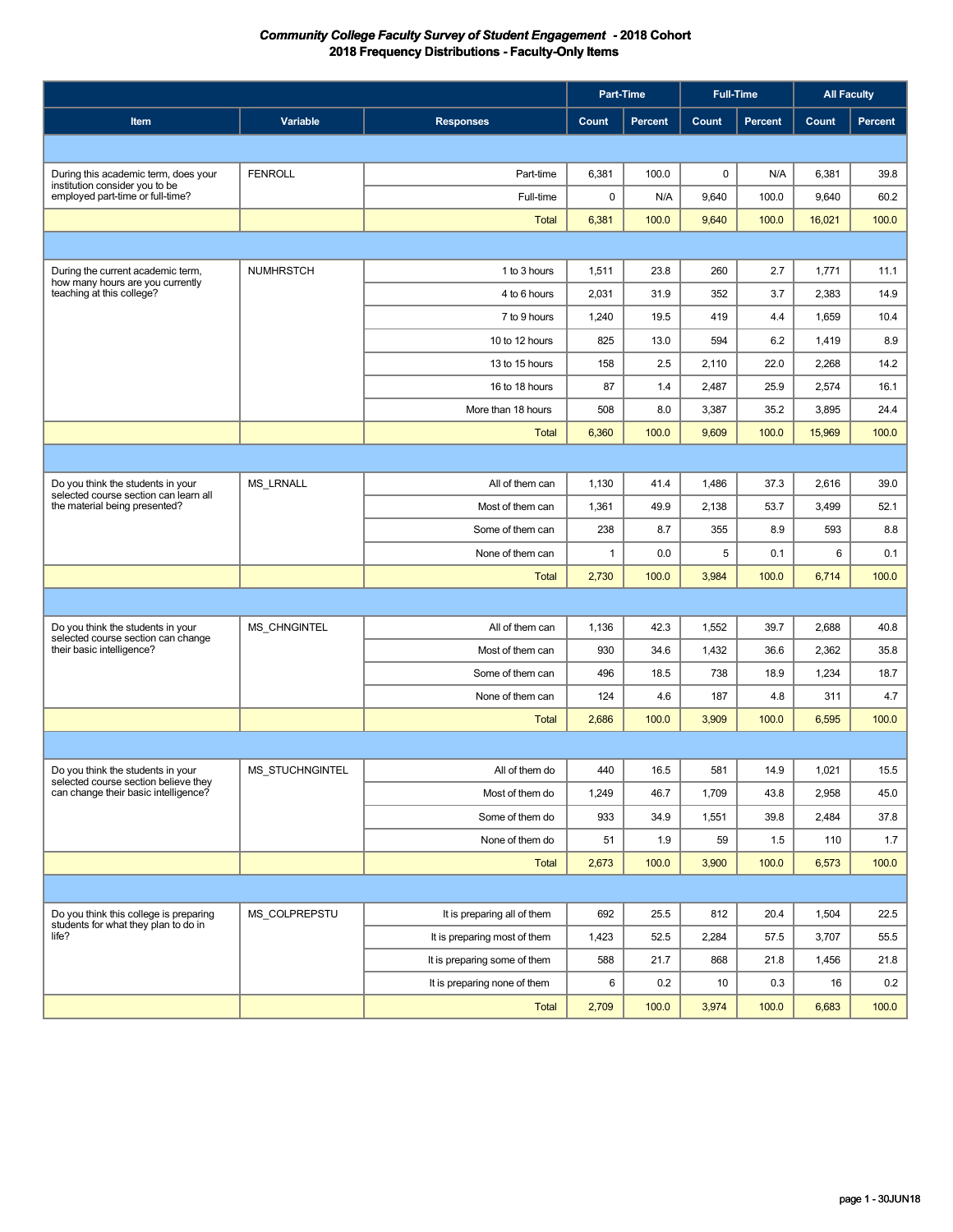|                                                                                          |                   |                                                              |              | Part-Time | <b>Full-Time</b> |         |        | <b>All Faculty</b> |
|------------------------------------------------------------------------------------------|-------------------|--------------------------------------------------------------|--------------|-----------|------------------|---------|--------|--------------------|
| Item                                                                                     | Variable          | <b>Responses</b>                                             | <b>Count</b> | Percent   | Count            | Percent | Count  | Percent            |
|                                                                                          |                   |                                                              |              |           |                  |         |        |                    |
| Do you think students at this college                                                    | MS_WELCOME        | All of them do                                               | 1,151        | 42.4      | 1,094            | 27.6    | 2,245  | 33.6               |
| feel welcome and respected?                                                              |                   | Most of them do                                              | 1,420        | 52.3      | 2,527            | 63.7    | 3,947  | 59.1               |
|                                                                                          |                   | Some of them do                                              | 139          | 5.1       | 345              | 8.7     | 484    | 7.2                |
|                                                                                          |                   | None of them do                                              | 3            | 0.1       | $\overline{2}$   | 0.1     | 5      | 0.1                |
|                                                                                          |                   | <b>Total</b>                                                 | 2,713        | 100.0     | 3,968            | 100.0   | 6,681  | 100.0              |
|                                                                                          |                   |                                                              |              |           |                  |         |        |                    |
| How many students are enrolled in                                                        | <b>FNUMSTU</b>    | Fewer than 10                                                | 766          | 12.1      | 1,164            | 12.1    | 1,930  | 12.1               |
| your selected course section?                                                            |                   | 10 to 19                                                     | 2,384        | 37.6      | 3,344            | 34.9    | 5,728  | 36.0               |
|                                                                                          |                   | 20 to 29                                                     | 2,243        | 35.4      | 3,447            | 36.0    | 5,690  | 35.7               |
|                                                                                          |                   | 30 to 39                                                     | 651          | 10.3      | 1,078            | 11.2    | 1,729  | 10.9               |
|                                                                                          |                   | 40 to 69                                                     | 248          | 3.9       | 427              | 4.5     | 675    | 4.2                |
|                                                                                          |                   | 70 or more                                                   | 44           | 0.7       | 128              | 1.3     | 172    | 1.1                |
|                                                                                          |                   | <b>Total</b>                                                 | 6,336        | 100.0     | 9,588            | 100.0   | 15,924 | 100.0              |
|                                                                                          |                   |                                                              |              |           |                  |         |        |                    |
| Prior to this academic term, how many                                                    | <b>TIMESTCH</b>   | None                                                         | 736          | 11.6      | 507              | 5.3     | 1,243  | 7.8                |
| times have you taught your selected<br>course?                                           |                   | 1 to 3                                                       | 1,367        | 21.6      | 1,312            | 13.7    | 2,679  | 16.8               |
|                                                                                          |                   | 4 to 6                                                       | 984          | 15.5      | 1,196            | 12.5    | 2,180  | 13.7               |
|                                                                                          |                   | 7 to 9                                                       | 665          | 10.5      | 951              | 9.9     | 1,616  | 10.1               |
|                                                                                          |                   | 10 to 15                                                     | 789          | 12.4      | 1,302            | 13.6    | 2,091  | 13.1               |
|                                                                                          |                   | 16 to 20                                                     | 451          | 7.1       | 877              | 9.2     | 1,328  | 8.3                |
|                                                                                          |                   | 21 or more                                                   | 1,350        | 21.3      | 3,437            | 35.9    | 4,787  | 30.1               |
|                                                                                          |                   | <b>Total</b>                                                 | 6,342        | 100.0     | 9,582            | 100.0   | 15,924 | 100.0              |
|                                                                                          |                   |                                                              |              |           |                  |         |        |                    |
| Are you currently teaching honors<br>courses at this college?                            | <b>TCHHONRS</b>   | No                                                           | 6,174        | 97.6      | 8,852            | 92.5    | 15,026 | 94.5               |
|                                                                                          |                   | Yes                                                          | 155          | 2.4       | 715              | 7.5     | 870    | 5.5                |
|                                                                                          |                   | <b>Total</b>                                                 | 6,329        | 100.0     | 9,567            | 100.0   | 15,896 | 100.0              |
|                                                                                          |                   |                                                              |              |           |                  |         |        |                    |
| Are you currently teaching<br>developmental/remedial courses at<br>this college?         | <b>TCHDEVED</b>   | Yes, I teach ONLY developmental<br>courses                   | 562          | 8.9       | 262              | 2.7     | 824    | 5.2                |
|                                                                                          |                   | Yes, I teach both developmental and<br>college-level courses | 704          | 11.1      | 1,431            | 15.0    | 2,135  | 13.5               |
|                                                                                          |                   | No, I teach only college-level courses                       | 5,053        | 80.0      | 7,859            | 82.3    | 12,912 | 81.4               |
|                                                                                          |                   | Total                                                        | 6,319        | 100.0     | 9,552            | 100.0   | 15,871 | 100.0              |
| How much do you incorporate the use of these services into your selected course section? |                   |                                                              |              |           |                  |         |        |                    |
| Academic advising/planning                                                               | <b>INCACADADV</b> | Never                                                        | 1,288        | 21.4      | 1,628            | 17.6    | 2,916  | 19.1               |
|                                                                                          |                   | Rarely                                                       | 1,520        | 25.3      | 2,093            | 22.6    | 3,613  | 23.6               |
|                                                                                          |                   | Sometimes                                                    | 1,817        | 30.2      | 2,989            | 32.3    | 4,806  | 31.5               |
|                                                                                          |                   | Often                                                        | 892          | 14.8      | 2,154            | 23.3    | 3,046  | 19.9               |
|                                                                                          |                   | N/A                                                          | 501          | 8.3       | 398              | 4.3     | 899    | 5.9                |
|                                                                                          |                   | Total                                                        | 6,018        | 100.0     | 9,262            | 100.0   | 15,280 | 100.0              |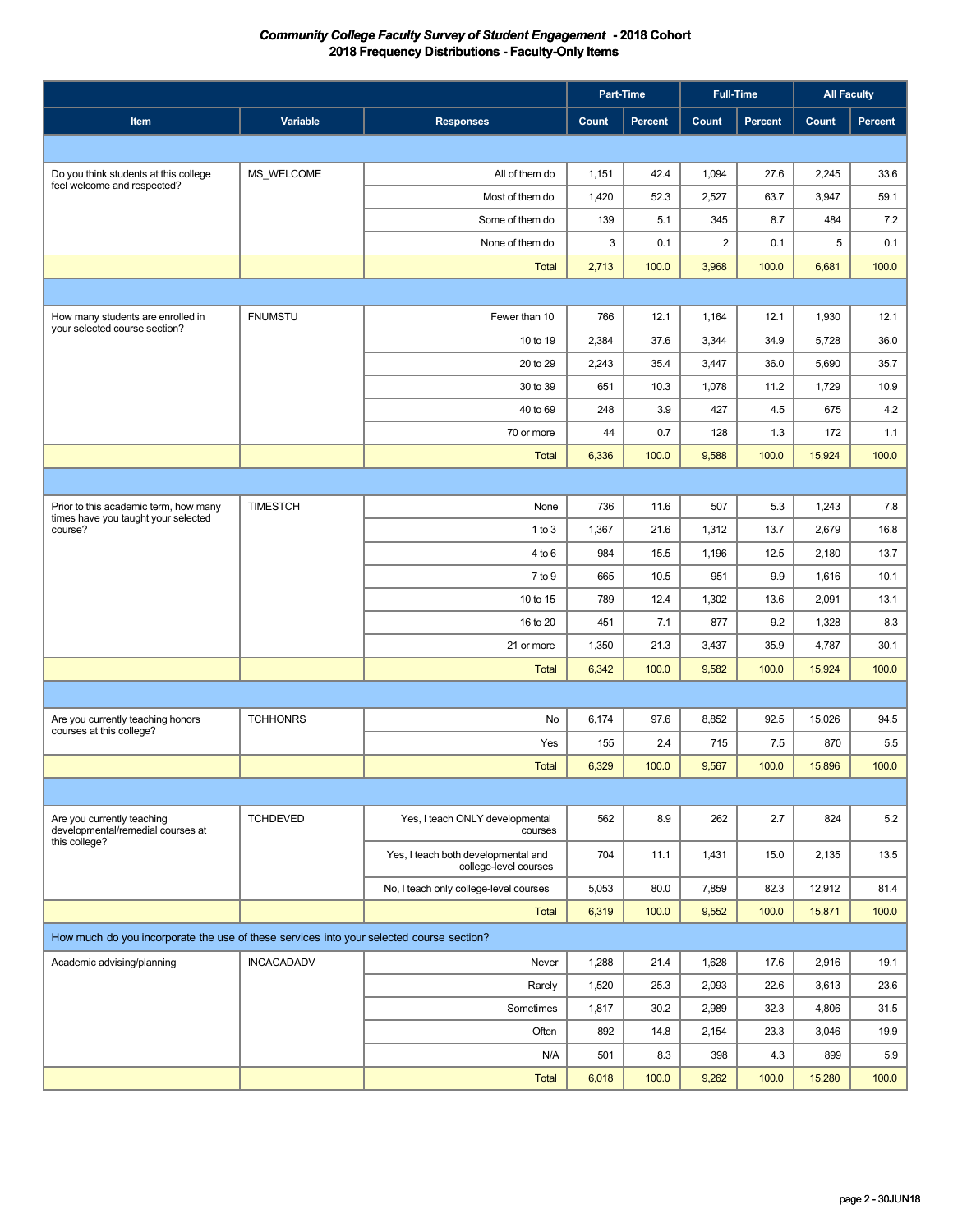|                                                                                          |                     |                  |       | Part-Time      |       | <b>Full-Time</b> | <b>All Faculty</b> |         |
|------------------------------------------------------------------------------------------|---------------------|------------------|-------|----------------|-------|------------------|--------------------|---------|
| Item                                                                                     | Variable            | <b>Responses</b> | Count | <b>Percent</b> | Count | Percent          | Count              | Percent |
| How much do you incorporate the use of these services into your selected course section? |                     |                  |       |                |       |                  |                    |         |
| Career counseling                                                                        | <b>INCCARCOUNSL</b> | Never            | 1,478 | 24.6           | 2,103 | 22.8             | 3,581              | 23.5    |
|                                                                                          |                     | Rarely           | 1,679 | 28.0           | 2,509 | 27.2             | 4,188              | 27.5    |
|                                                                                          |                     | Sometimes        | 1,594 | 26.5           | 2,666 | 28.9             | 4,260              | 27.9    |
|                                                                                          |                     | Often            | 683   | 11.4           | 1,458 | 15.8             | 2,141              | 14.0    |
|                                                                                          |                     | N/A              | 573   | 9.5            | 504   | 5.5              | 1,077              | 7.1     |
|                                                                                          |                     | <b>Total</b>     | 6,007 | 100.0          | 9,240 | 100.0            | 15,247             | 100.0   |
| Job placement assistance                                                                 | <b>INCJOBPL</b>     | Never            | 1,998 | 33.4           | 2,891 | 31.4             | 4,889              | 32.2    |
|                                                                                          |                     | Rarely           | 1,813 | 30.3           | 2,760 | 30.0             | 4,573              | 30.1    |
|                                                                                          |                     | Sometimes        | 1,084 | 18.1           | 1,884 | 20.4             | 2,968              | 19.5    |
|                                                                                          |                     | Often            | 410   | 6.9            | 994   | 10.8             | 1,404              | 9.2     |
|                                                                                          |                     | N/A              | 676   | 11.3           | 685   | 7.4              | 1,361              | 9.0     |
|                                                                                          |                     | <b>Total</b>     | 5,981 | 100.0          | 9,214 | 100.0            | 15,195             | 100.0   |
| Peer or other tutoring                                                                   | <b>INCTUTOR</b>     | Never            | 855   | 14.2           | 1,012 | 11.0             | 1,867              | 12.3    |
|                                                                                          |                     | Rarely           | 1,194 | 19.9           | 1,713 | 18.6             | 2,907              | 19.1    |
|                                                                                          |                     | Sometimes        | 1,984 | 33.0           | 3,370 | 36.5             | 5,354              | 35.1    |
|                                                                                          |                     | Often            | 1,654 | 27.5           | 2,869 | 31.1             | 4,523              | 29.7    |
|                                                                                          |                     | N/A              | 321   | 5.3            | 267   | 2.9              | 588                | 3.9     |
|                                                                                          |                     | <b>Total</b>     | 6,008 | 100.0          | 9,231 | 100.0            | 15,239             | 100.0   |
| Skill labs (writing, math, etc.)                                                         | <b>INCSKLLAB</b>    | Never            | 1,059 | 17.7           | 1,481 | 16.1             | 2,540              | 16.7    |
|                                                                                          |                     | Rarely           | 1,147 | 19.1           | 1,993 | 21.6             | 3,140              | 20.6    |
|                                                                                          |                     | Sometimes        | 1,717 | 28.6           | 2,773 | 30.1             | 4,490              | 29.5    |
|                                                                                          |                     | Often            | 1,623 | 27.1           | 2,471 | 26.8             | 4,094              | 26.9    |
|                                                                                          |                     | N/A              | 452   | 7.5            | 500   | 5.4              | 952                | 6.3     |
|                                                                                          |                     | <b>Total</b>     | 5,998 | 100.0          | 9,218 | 100.0            | 15,216             | 100.0   |
| Child care                                                                               | <b>INCCHLDCARE</b>  | Never            | 2,982 | 49.7           | 4,590 | 49.7             | 7,572              | 49.7    |
|                                                                                          |                     | Rarely           | 1,368 | 22.8           | 2,309 | 25.0             | 3,677              | 24.1    |
|                                                                                          |                     | Sometimes        | 398   | 6.6            | 694   | 7.5              | 1,092              | 7.2     |
|                                                                                          |                     | Often            | 68    | 1.1            | 139   | 1.5              | 207                | 1.4     |
|                                                                                          |                     | N/A              | 1,189 | 19.8           | 1,507 | 16.3             | 2,696              | 17.7    |
|                                                                                          |                     | Total            | 6,005 | 100.0          | 9,239 | 100.0            | 15,244             | 100.0   |
| Financial aid advising                                                                   | <b>INCFINAID</b>    | Never            | 2,246 | 37.5           | 3,117 | 33.8             | 5,363              | 35.3    |
|                                                                                          |                     | Rarely           | 1,499 | 25.0           | 2,375 | 25.8             | 3,874              | 25.5    |
|                                                                                          |                     | Sometimes        | 1,054 | 17.6           | 2,151 | 23.3             | 3,205              | 21.1    |
|                                                                                          |                     | Often            | 364   | 6.1            | 807   | 8.8              | 1,171              | 7.7     |
|                                                                                          |                     | N/A              | 832   | 13.9           | 762   | 8.3              | 1,594              | 10.5    |
|                                                                                          |                     | Total            | 5,995 | 100.0          | 9,212 | 100.0            | 15,207             | 100.0   |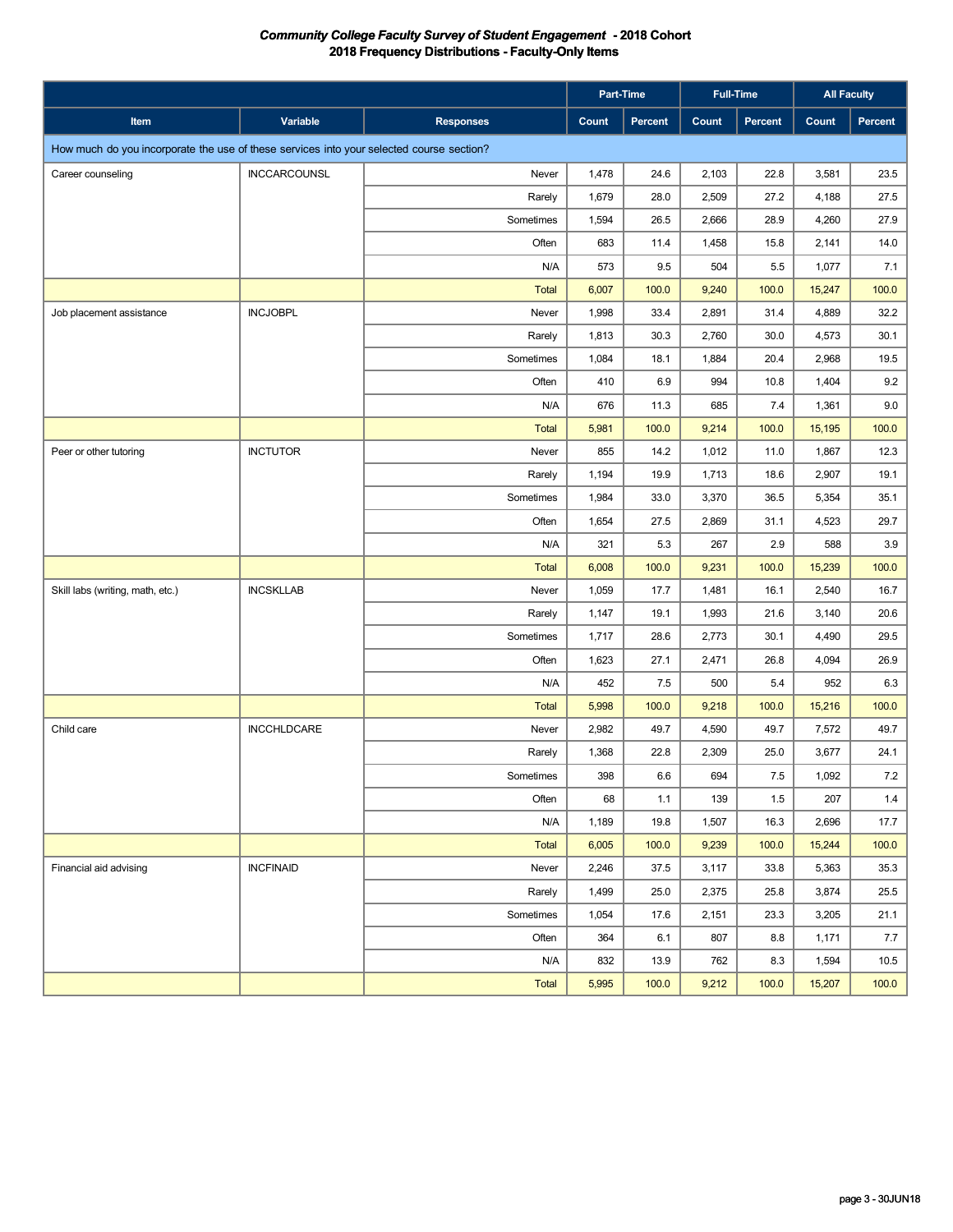|                                                                                          |                    |                  |       | Part-Time | <b>Full-Time</b> |         | <b>All Faculty</b> |                |
|------------------------------------------------------------------------------------------|--------------------|------------------|-------|-----------|------------------|---------|--------------------|----------------|
| Item                                                                                     | Variable           | <b>Responses</b> | Count | Percent   | Count            | Percent | Count              | <b>Percent</b> |
| How much do you incorporate the use of these services into your selected course section? |                    |                  |       |           |                  |         |                    |                |
| Computer lab                                                                             | <b>INCCOMPLAB</b>  | Never            | 1,349 | 22.5      | 1,745            | 18.9    | 3,094              | 20.3           |
|                                                                                          |                    | Rarely           | 1,113 | 18.6      | 1,854            | 20.1    | 2,967              | 19.5           |
|                                                                                          |                    | Sometimes        | 1,635 | 27.3      | 2,885            | 31.3    | 4,520              | 29.7           |
|                                                                                          |                    | Often            | 1,336 | 22.3      | 2,249            | 24.4    | 3,585              | 23.5           |
|                                                                                          |                    | N/A              | 567   | 9.5       | 494              | 5.4     | 1,061              | 7.0            |
|                                                                                          |                    | <b>Total</b>     | 6,000 | 100.0     | 9,227            | 100.0   | 15,227             | 100.0          |
| Student organizations                                                                    | <b>INCSTUORG</b>   | Never            | 2,104 | 35.2      | 2,539            | 27.5    | 4,643              | 30.6           |
|                                                                                          |                    | Rarely           | 1,707 | 28.6      | 2,757            | 29.9    | 4,464              | 29.4           |
|                                                                                          |                    | Sometimes        | 1,145 | 19.2      | 2,571            | 27.9    | 3,716              | 24.5           |
|                                                                                          |                    | Often            | 314   | 5.3       | 811              | 8.8     | 1,125              | 7.4            |
|                                                                                          |                    | N/A              | 706   | 11.8      | 544              | 5.9     | 1,250              | 8.2            |
|                                                                                          |                    | <b>Total</b>     | 5,976 | 100.0     | 9,222            | 100.0   | 15,198             | 100.0          |
| Transfer advising/planning                                                               | <b>INCTRANSADV</b> | Never            | 1,931 | 32.3      | 2,264            | 24.6    | 4,195              | 27.6           |
|                                                                                          |                    | Rarely           | 1,529 | 25.5      | 2,342            | 25.5    | 3,871              | 25.5           |
|                                                                                          |                    | Sometimes        | 1,339 | 22.4      | 2,814            | 30.6    | 4,153              | 27.4           |
|                                                                                          |                    | Often            | 462   | 7.7       | 1,189            | 12.9    | 1,651              | 10.9           |
|                                                                                          |                    | N/A              | 724   | 12.1      | 589              | 6.4     | 1,313              | 8.6            |
|                                                                                          |                    | <b>Total</b>     | 5,985 | 100.0     | 9,198            | 100.0   | 15,183             | 100.0          |
| Library resources and services                                                           | <b>INCLIBRARY</b>  | Never            | 766   | 12.8      | 1,112            | 12.1    | 1,878              | 12.3           |
|                                                                                          |                    | Rarely           | 986   | 16.5      | 1,693            | 18.4    | 2,679              | 17.6           |
|                                                                                          |                    | Sometimes        | 2,021 | 33.7      | 3,433            | 37.2    | 5,454              | 35.9           |
|                                                                                          |                    | Often            | 1,941 | 32.4      | 2,740            | 29.7    | 4,681              | 30.8           |
|                                                                                          |                    | N/A              | 276   | 4.6       | 242              | 2.6     | 518                | 3.4            |
|                                                                                          |                    | <b>Total</b>     | 5,990 | 100.0     | 9,220            | 100.0   | 15,210             | 100.0          |
| Services for students with disabilities                                                  | <b>INCDISABL</b>   | Never            | 887   | 14.8      | 1,194            | 13.0    | 2,081              | 13.7           |
|                                                                                          |                    | Rarely           | 1,389 | 23.2      | 2,208            | 24.0    | 3,597              | 23.7           |
|                                                                                          |                    | Sometimes        | 2,194 | 36.7      | 3,753            | 40.7    | 5,947              | 39.1           |
|                                                                                          |                    | Often            | 1,051 | 17.6      | 1,660            | 18.0    | 2,711              | 17.8           |
|                                                                                          |                    | N/A              | 460   | 7.7       | 401              | 4.4     | 861                | 5.7            |
|                                                                                          |                    | <b>Total</b>     | 5,981 | 100.0     | 9,216            | 100.0   | 15,197             | 100.0          |
| Services for active military and<br>veterans                                             | <b>INCMILVET</b>   | Never            | 1,706 | 28.5      | 2,287            | 24.9    | 3,993              | 26.3           |
|                                                                                          |                    | Rarely           | 1,637 | 27.4      | 2,848            | 31.0    | 4,485              | 29.5           |
|                                                                                          |                    | Sometimes        | 1,404 | 23.5      | 2,599            | 28.2    | 4,003              | 26.4           |
|                                                                                          |                    | Often            | 494   | 8.3       | 824              | 9.0     | 1,318              | 8.7            |
|                                                                                          |                    | N/A              | 741   | 12.4      | 643              | 7.0     | 1,384              | 9.1            |
|                                                                                          |                    | Total            | 5,982 | 100.0     | 9,201            | 100.0   | 15,183             | 100.0          |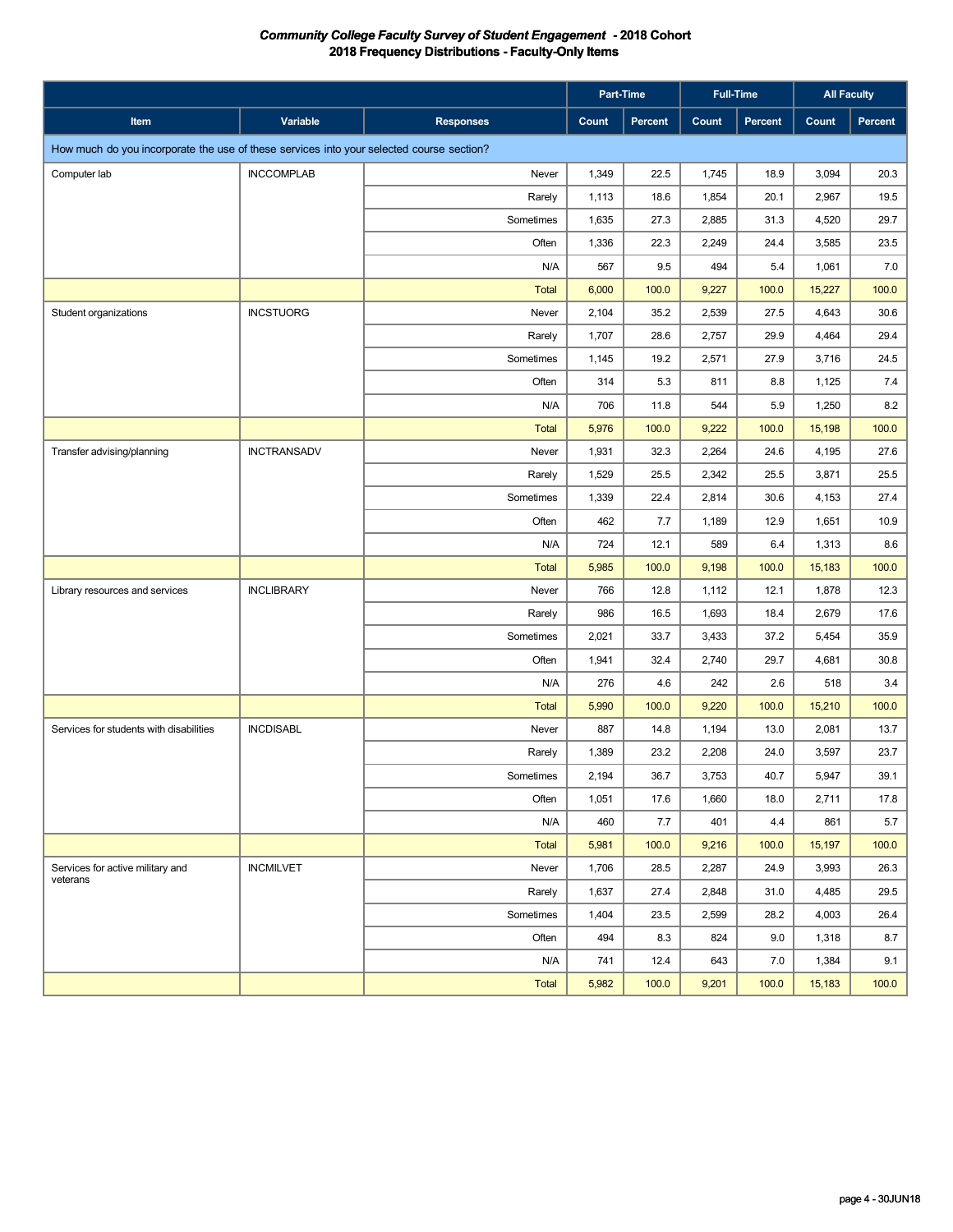|                                                                                        |                 |                  |       | Part-Time | <b>Full-Time</b> |         | <b>All Faculty</b> |         |
|----------------------------------------------------------------------------------------|-----------------|------------------|-------|-----------|------------------|---------|--------------------|---------|
| Item                                                                                   | Variable        | <b>Responses</b> | Count | Percent   | Count            | Percent | Count              | Percent |
| About how many hours do you spend in a typical 7-day week doing each of the following? |                 |                  |       |           |                  |         |                    |         |
| Teaching students in class                                                             | <b>FTEACH</b>   | None             | 8     | 0.1       | 5                | 0.1     | 13                 | 0.1     |
|                                                                                        |                 | $1 - 4$          | 2,059 | 34.4      | 734              | 8.0     | 2,793              | 18.4    |
|                                                                                        |                 | $5 - 8$          | 2,095 | 35.0      | 1,142            | 12.4    | 3,237              | 21.3    |
|                                                                                        |                 | $9 - 12$         | 1,201 | 20.0      | 1,477            | 16.1    | 2,678              | 17.6    |
|                                                                                        |                 | $13 - 16$        | 291   | 4.9       | 2,392            | 26.0    | 2,683              | 17.7    |
|                                                                                        |                 | $17 - 20$        | 146   | 2.4       | 1,936            | 21.1    | 2,082              | 13.7    |
|                                                                                        |                 | $21 - 30$        | 115   | 1.9       | 1,201            | 13.1    | 1,316              | 8.7     |
|                                                                                        |                 | More than 30     | 78    | 1.3       | 308              | 3.3     | 386                | 2.5     |
|                                                                                        |                 | Total            | 5,993 | 100.0     | 9,195            | 100.0   | 15,188             | 100.0   |
| Grading                                                                                | <b>FGRADING</b> | None             | 61    | 1.0       | 23               | 0.3     | 84                 | 0.6     |
|                                                                                        |                 | $1 - 4$          | 3,693 | 61.8      | 2,944            | 32.1    | 6,637              | 43.8    |
|                                                                                        |                 | $5 - 8$          | 1,329 | 22.3      | 3,061            | 33.4    | 4,390              | 29.0    |
|                                                                                        |                 | $9 - 12$         | 489   | 8.2       | 1,527            | 16.7    | 2,016              | 13.3    |
|                                                                                        |                 | $13 - 16$        | 188   | 3.1       | 746              | 8.1     | 934                | 6.2     |
|                                                                                        |                 | $17 - 20$        | 109   | 1.8       | 445              | 4.9     | 554                | 3.7     |
|                                                                                        |                 | $21 - 30$        | 59    | 1.0       | 258              | 2.8     | 317                | 2.1     |
|                                                                                        |                 | More than 30     | 45    | 0.8       | 165              | 1.8     | 210                | 1.4     |
|                                                                                        |                 | <b>Total</b>     | 5,973 | 100.0     | 9,169            | 100.0   | 15,142             | 100.0   |
| Giving feedback to students                                                            | <b>FFEEDBK</b>  | None             | 18    | 0.3       | $\overline{4}$   | 0.0     | 22                 | 0.1     |
|                                                                                        |                 | $1 - 4$          | 4,110 | 68.9      | 3,845            | 42.0    | 7,955              | 52.6    |
|                                                                                        |                 | $5 - 8$          | 1,151 | 19.3      | 2,839            | 31.0    | 3,990              | 26.4    |
|                                                                                        |                 | $9 - 12$         | 372   | 6.2       | 1,227            | 13.4    | 1,599              | 10.6    |
|                                                                                        |                 | $13 - 16$        | 150   | 2.5       | 539              | 5.9     | 689                | 4.6     |
|                                                                                        |                 | $17 - 20$        | 81    | 1.4       | 333              | 3.6     | 414                | 2.7     |
|                                                                                        |                 | $21 - 30$        | 44    | 0.7       | 215              | 2.3     | 259                | 1.7     |
|                                                                                        |                 | More than 30     | 42    | 0.7       | 153              | 1.7     | 195                | 1.3     |
|                                                                                        |                 | Total            | 5,968 | 100.0     | 9,155            | 100.0   | 15,123             | 100.0   |
| Preparing for class (non-online<br>materials)                                          | <b>FPREPCL</b>  | None             | 50    | 0.8       | 40               | 0.4     | 90                 | 0.6     |
|                                                                                        |                 | $1 - 4$          | 2,819 | 47.2      | 2,696            | 29.4    | 5,515              | 36.4    |
|                                                                                        |                 | $5 - 8$          | 1,918 | 32.1      | 3,698            | 40.3    | 5,616              | 37.1    |
|                                                                                        |                 | $9 - 12$         | 681   | 11.4      | 1,569            | 17.1    | 2,250              | 14.9    |
|                                                                                        |                 | $13 - 16$        | 273   | 4.6       | 586              | 6.4     | 859                | $5.7\,$ |
|                                                                                        |                 | $17 - 20$        | 130   | 2.2       | 328              | 3.6     | 458                | 3.0     |
|                                                                                        |                 | $21 - 30$        | 51    | 0.9       | 158              | 1.7     | 209                | 1.4     |
|                                                                                        |                 | More than 30     | 55    | 0.9       | 91               | 1.0     | 146                | 1.0     |
|                                                                                        |                 | Total            | 5,977 | 100.0     | 9,166            | 100.0   | 15,143             | 100.0   |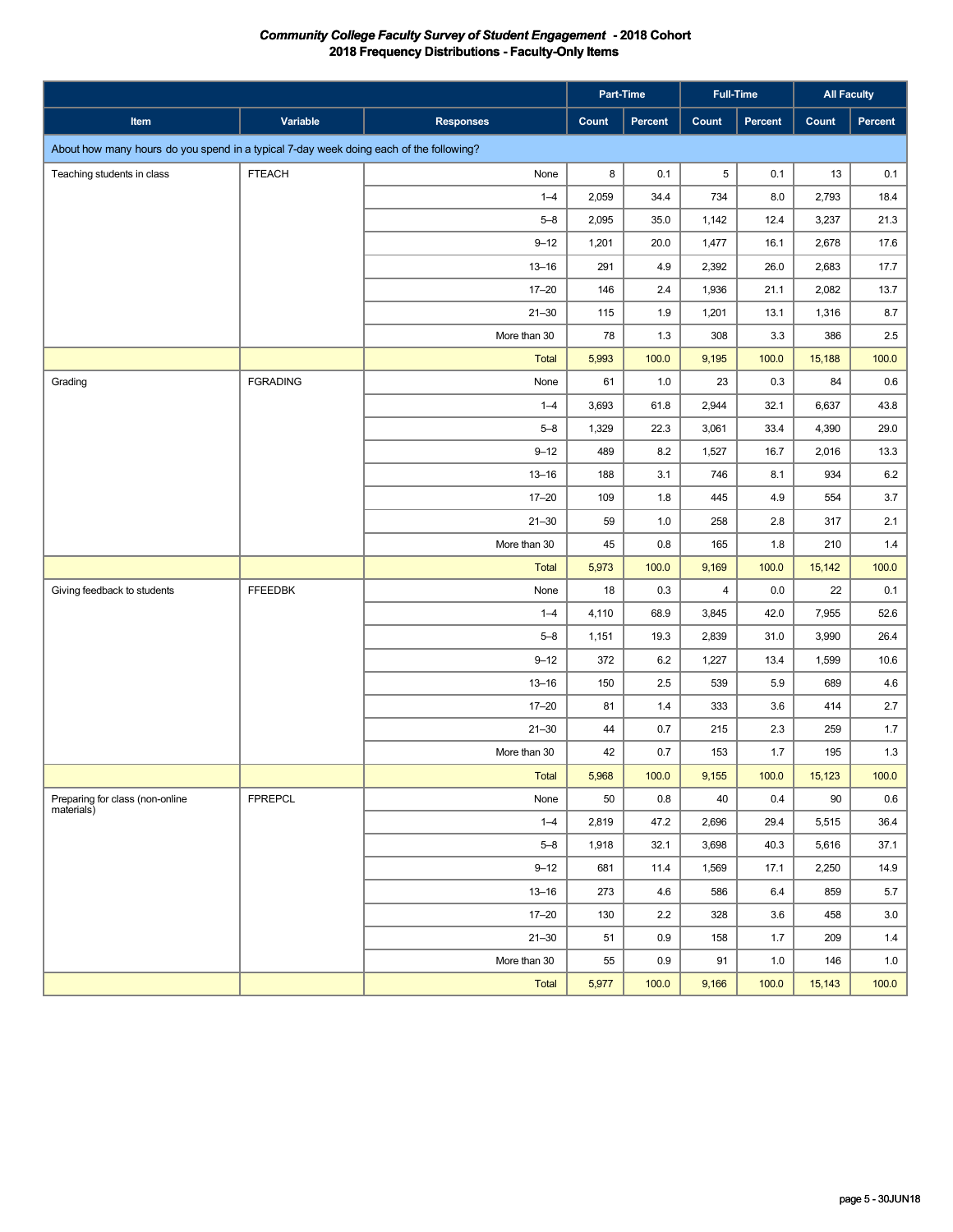|                                                                                        |                  |                  |       | Part-Time |       | <b>Full-Time</b> |        | <b>All Faculty</b> |
|----------------------------------------------------------------------------------------|------------------|------------------|-------|-----------|-------|------------------|--------|--------------------|
| Item                                                                                   | Variable         | <b>Responses</b> | Count | Percent   | Count | <b>Percent</b>   | Count  | Percent            |
| About how many hours do you spend in a typical 7-day week doing each of the following? |                  |                  |       |           |       |                  |        |                    |
| Preparing online materials for classes                                                 | <b>FPREPONL</b>  | None             | 1,020 | 17.1      | 906   | 9.9              | 1,926  | 12.7               |
| (e.g., learning management<br>system/course management system<br>materials)            |                  | $1 - 4$          | 3,180 | 53.4      | 3,833 | 41.9             | 7,013  | 46.4               |
|                                                                                        |                  | $5 - 8$          | 1,147 | 19.2      | 2,529 | 27.6             | 3,676  | 24.3               |
|                                                                                        |                  | $9 - 12$         | 329   | 5.5       | 1,000 | 10.9             | 1,329  | 8.8                |
|                                                                                        |                  | $13 - 16$        | 138   | 2.3       | 443   | 4.8              | 581    | 3.8                |
|                                                                                        |                  | $17 - 20$        | 69    | 1.2       | 237   | 2.6              | 306    | 2.0                |
|                                                                                        |                  | $21 - 30$        | 33    | 0.6       | 104   | 1.1              | 137    | 0.9                |
|                                                                                        |                  | More than 30     | 44    | 0.7       | 104   | 1.1              | 148    | 1.0                |
|                                                                                        |                  | <b>Total</b>     | 5,960 | 100.0     | 9,156 | 100.0            | 15,116 | 100.0              |
| Research and scholarly activities                                                      | <b>FRESEARCH</b> | None             | 1,306 | 21.9      | 1,652 | 18.0             | 2,958  | 19.5               |
|                                                                                        |                  | $1 - 4$          | 3,012 | 50.4      | 5,119 | 55.8             | 8,131  | 53.7               |
|                                                                                        |                  | $5 - 8$          | 991   | 16.6      | 1,456 | 15.9             | 2,447  | 16.2               |
|                                                                                        |                  | $9 - 12$         | 340   | 5.7       | 477   | 5.2              | 817    | 5.4                |
|                                                                                        |                  | $13 - 16$        | 127   | 2.1       | 208   | 2.3              | 335    | 2.2                |
|                                                                                        |                  | $17 - 20$        | 82    | 1.4       | 123   | 1.3              | 205    | 1.4                |
|                                                                                        |                  | $21 - 30$        | 46    | 0.8       | 77    | 0.8              | 123    | 0.8                |
|                                                                                        |                  | More than 30     | 69    | 1.2       | 62    | 0.7              | 131    | 0.9                |
|                                                                                        |                  | <b>Total</b>     | 5,973 | 100.0     | 9,174 | 100.0            | 15,147 | 100.0              |
| Advising students                                                                      | <b>FADVISE</b>   | None             | 1,816 | 30.4      | 968   | 10.5             | 2,784  | 18.4               |
|                                                                                        |                  | $1 - 4$          | 3,490 | 58.5      | 5,639 | 61.5             | 9,129  | 60.3               |
|                                                                                        |                  | $5 - 8$          | 419   | 7.0       | 1,645 | 17.9             | 2,064  | 13.6               |
|                                                                                        |                  | $9 - 12$         | 122   | 2.0       | 495   | 5.4              | 617    | 4.1                |
|                                                                                        |                  | $13 - 16$        | 46    | 0.8       | 180   | 2.0              | 226    | 1.5                |
|                                                                                        |                  | $17 - 20$        | 25    | 0.4       | 112   | $1.2$            | 137    | 0.9                |
|                                                                                        |                  | $21 - 30$        | 17    | 0.3       | 79    | 0.9              | 96     | 0.6                |
|                                                                                        |                  | More than 30     | 30    | 0.5       | 58    | 0.6              | 88     | 0.6                |
|                                                                                        |                  | Total            | 5,965 | 100.0     | 9,176 | 100.0            | 15,141 | 100.0              |
| Supervising student internships or<br>other field experiences                          | <b>FSUPERV</b>   | None             | 5,092 | 85.4      | 6,000 | 65.4             | 11,092 | 73.3               |
|                                                                                        |                  | $1 - 4$          | 625   | 10.5      | 1,860 | 20.3             | 2,485  | 16.4               |
|                                                                                        |                  | $5 - 8$          | 127   | 2.1       | 610   | 6.6              | 737    | 4.9                |
|                                                                                        |                  | $9 - 12$         | 43    | 0.7       | 313   | 3.4              | 356    | 2.4                |
|                                                                                        |                  | $13 - 16$        | 23    | 0.4       | 150   | 1.6              | 173    | 1.1                |
|                                                                                        |                  | $17 - 20$        | 8     | 0.1       | 118   | 1.3              | 126    | 0.8                |
|                                                                                        |                  | $21 - 30$        | 14    | 0.2       | 73    | 0.8              | 87     | 0.6                |
|                                                                                        |                  | More than 30     | 30    | 0.5       | 49    | 0.5              | 79     | 0.5                |
|                                                                                        |                  | Total            | 5,962 | 100.0     | 9,173 | 100.0            | 15,135 | 100.0              |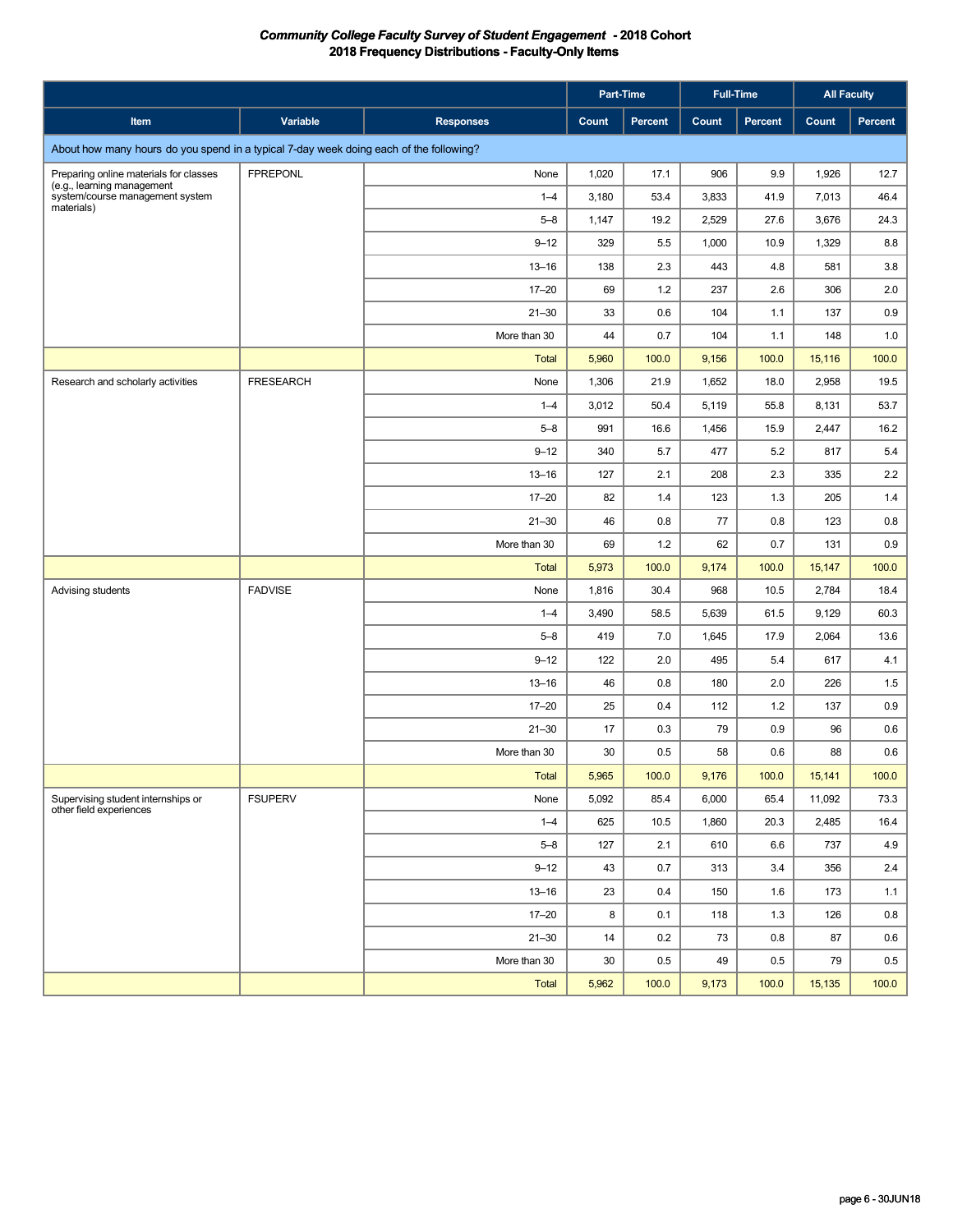|                                                                                                                  |                 |                  |                | Part-Time |       | <b>Full-Time</b> | <b>All Faculty</b> |         |
|------------------------------------------------------------------------------------------------------------------|-----------------|------------------|----------------|-----------|-------|------------------|--------------------|---------|
| Item                                                                                                             | Variable        | <b>Responses</b> | Count          | Percent   | Count | Percent          | Count              | Percent |
| About how many hours do you spend in a typical 7-day week doing each of the following?                           |                 |                  |                |           |       |                  |                    |         |
| Working with students on activities                                                                              | <b>FWORKSTA</b> | None             | 4,663          | 78.2      | 3,955 | 43.1             | 8,618              | 56.9    |
| other than coursework (committees,<br>organizations, student life activities,<br>orientation, intramurals, etc.) |                 | $1 - 4$          | 1,069          | 17.9      | 4,088 | 44.5             | 5,157              | 34.0    |
|                                                                                                                  |                 | $5 - 8$          | 128            | 2.1       | 675   | 7.4              | 803                | 5.3     |
|                                                                                                                  |                 | $9 - 12$         | 41             | 0.7       | 229   | 2.5              | 270                | 1.8     |
|                                                                                                                  |                 | $13 - 16$        | 21             | 0.4       | 95    | 1.0              | 116                | 0.8     |
|                                                                                                                  |                 | $17 - 20$        | 17             | 0.3       | 60    | 0.7              | 77                 | 0.5     |
|                                                                                                                  |                 | $21 - 30$        | $\overline{7}$ | 0.1       | 38    | 0.4              | 45                 | 0.3     |
|                                                                                                                  |                 | More than 30     | 20             | 0.3       | 40    | 0.4              | 60                 | 0.4     |
|                                                                                                                  |                 | Total            | 5,966          | 100.0     | 9,180 | 100.0            | 15,146             | 100.0   |
| Participating in service activities                                                                              | <b>FPARTSVC</b> | None             | 4,072          | 68.4      | 3,120 | 34.1             | 7,192              | 47.6    |
|                                                                                                                  |                 | $1 - 4$          | 1,535          | 25.8      | 4,740 | 51.8             | 6,275              | 41.5    |
|                                                                                                                  |                 | $5 - 8$          | 206            | 3.5       | 827   | 9.0              | 1,033              | 6.8     |
|                                                                                                                  |                 | $9 - 12$         | 63             | 1.1       | 233   | 2.5              | 296                | 2.0     |
|                                                                                                                  |                 | $13 - 16$        | 34             | 0.6       | 106   | 1.2              | 140                | 0.9     |
|                                                                                                                  |                 | $17 - 20$        | 13             | 0.2       | 60    | 0.7              | 73                 | 0.5     |
|                                                                                                                  |                 | $21 - 30$        | 6              | 0.1       | 34    | 0.4              | 40                 | 0.3     |
|                                                                                                                  |                 | More than 30     | 25             | 0.4       | 32    | 0.3              | 57                 | 0.4     |
|                                                                                                                  |                 | <b>Total</b>     | 5,954          | 100.0     | 9,152 | 100.0            | 15,106             | 100.0   |
| Coordination and/or administrative<br>activities                                                                 | <b>FCOORD</b>   | None             | 3,982          | 66.8      | 2,219 | 24.2             | 6,201              | 41.0    |
|                                                                                                                  |                 | $1 - 4$          | 1,591          | 26.7      | 3,825 | 41.7             | 5,416              | 35.8    |
|                                                                                                                  |                 | $5 - 8$          | 178            | 3.0       | 1,536 | 16.7             | 1,714              | 11.3    |
|                                                                                                                  |                 | $9 - 12$         | 61             | 1.0       | 697   | 7.6              | 758                | 5.0     |
|                                                                                                                  |                 | $13 - 16$        | 45             | 0.8       | 311   | 3.4              | 356                | 2.4     |
|                                                                                                                  |                 | $17 - 20$        | 23             | 0.4       | 222   | 2.4              | 245                | 1.6     |
|                                                                                                                  |                 | $21 - 30$        | 18             | 0.3       | 179   | 2.0              | 197                | 1.3     |
|                                                                                                                  |                 | More than 30     | 62             | 1.0       | 182   | 2.0              | 244                | 1.6     |
|                                                                                                                  |                 | <b>Total</b>     | 5,960          | 100.0     | 9,171 | 100.0            | 15,131             | 100.0   |
| Participating on college committees or<br>task forces                                                            | <b>FTASK</b>    | None             | 4,689          | 78.5      | 935   | 10.2             | 5,624              | 37.1    |
|                                                                                                                  |                 | $1 - 4$          | 1,067          | 17.9      | 6,027 | 65.7             | 7,094              | 46.8    |
|                                                                                                                  |                 | $5 - 8$          | 125            | 2.1       | 1,516 | 16.5             | 1,641              | 10.8    |
|                                                                                                                  |                 | $9 - 12$         | 38             | 0.6       | 408   | 4.4              | 446                | 2.9     |
|                                                                                                                  |                 | $13 - 16$        | 26             | 0.4       | 139   | 1.5              | 165                | 1.1     |
|                                                                                                                  |                 | $17 - 20$        | 8              | 0.1       | 80    | 0.9              | 88                 | 0.6     |
|                                                                                                                  |                 | $21 - 30$        | 5              | 0.1       | 48    | 0.5              | 53                 | 0.3     |
|                                                                                                                  |                 | More than 30     | 13             | 0.2       | 27    | 0.3              | 40                 | 0.3     |
|                                                                                                                  |                 | Total            | 5,971          | 100.0     | 9,180 | 100.0            | 15,151             | 100.0   |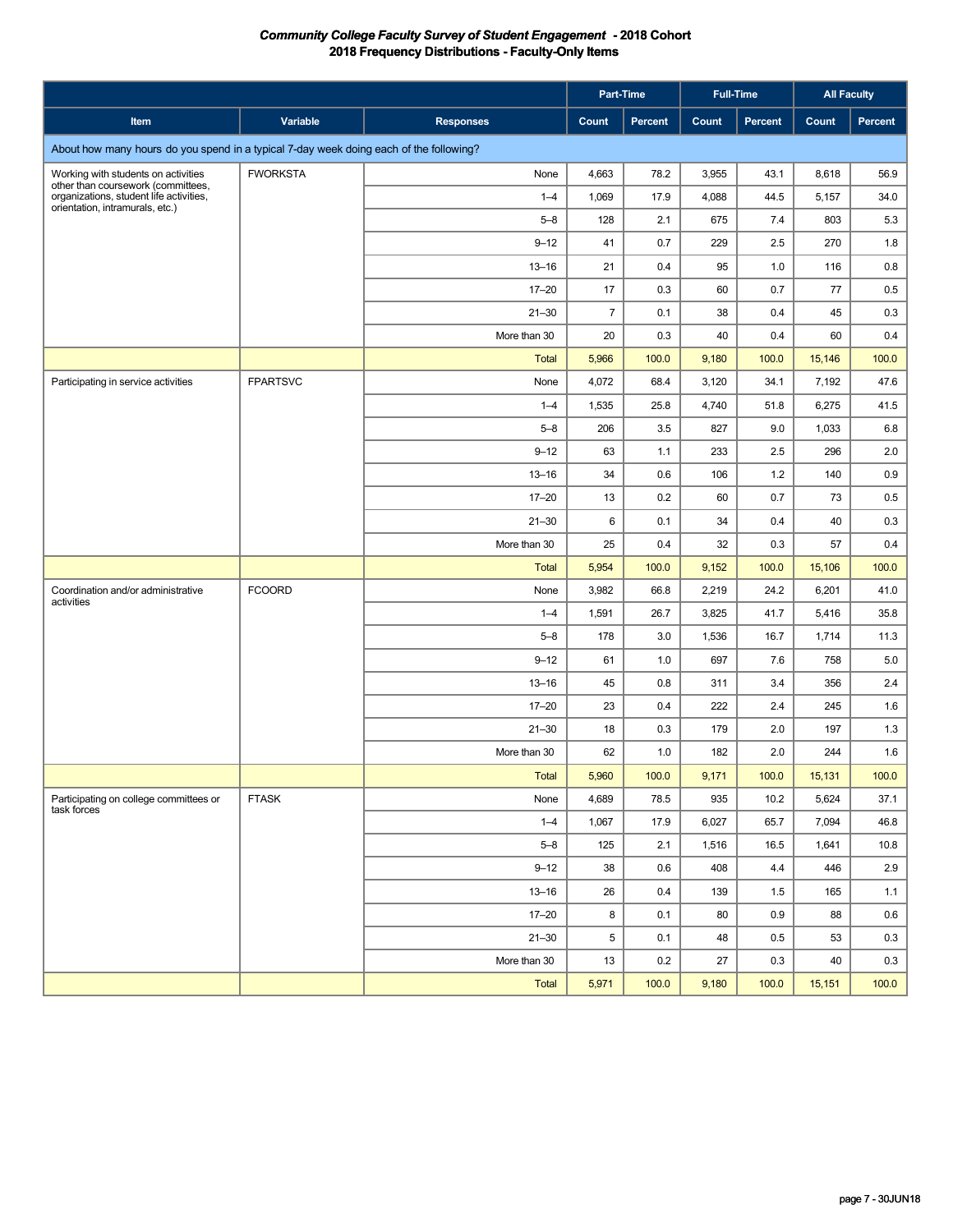|                                                                                        |                  |                  |       | Part-Time |       | <b>Full-Time</b> | <b>All Faculty</b> |         |
|----------------------------------------------------------------------------------------|------------------|------------------|-------|-----------|-------|------------------|--------------------|---------|
| Item                                                                                   | Variable         | <b>Responses</b> | Count | Percent   | Count | Percent          | Count              | Percent |
| About how many hours do you spend in a typical 7-day week doing each of the following? |                  |                  |       |           |       |                  |                    |         |
| Mentoring other faculty                                                                | <b>FMENT</b>     | None             | 5,015 | 84.1      | 3,629 | 39.6             | 8,644              | 57.1    |
|                                                                                        |                  | $1 - 4$          | 830   | 13.9      | 4,644 | 50.6             | 5,474              | 36.2    |
|                                                                                        |                  | $5 - 8$          | 62    | 1.0       | 552   | 6.0              | 614                | 4.1     |
|                                                                                        |                  | $9 - 12$         | 18    | 0.3       | 184   | 2.0              | 202                | 1.3     |
|                                                                                        |                  | $13 - 16$        | 15    | 0.3       | 61    | 0.7              | 76                 | 0.5     |
|                                                                                        |                  | $17 - 20$        | 8     | 0.1       | 50    | 0.5              | 58                 | 0.4     |
|                                                                                        |                  | $21 - 30$        | 0     | N/A       | 18    | 0.2              | 18                 | 0.1     |
|                                                                                        |                  | More than 30     | 16    | 0.3       | 31    | 0.3              | 47                 | 0.3     |
|                                                                                        |                  | Total            | 5,964 | 100.0     | 9,169 | 100.0            | 15,133             | 100.0   |
|                                                                                        |                  |                  |       |           |       |                  |                    |         |
| Is professional development available                                                  | <b>PDAVAIL</b>   | No               | 194   | 3.2       | 232   | 2.5              | 426                | 2.8     |
| to you at this college?                                                                |                  | Yes              | 5,062 | 84.5      | 8,826 | 95.8             | 13,888             | 91.4    |
|                                                                                        |                  | I don't know     | 732   | 12.2      | 157   | 1.7              | 889                | 5.8     |
|                                                                                        |                  | <b>Total</b>     | 5,988 | 100.0     | 9,215 | 100.0            | 15,203             | 100.0   |
|                                                                                        |                  |                  |       |           |       |                  |                    |         |
| In the past 12 months, have you                                                        | <b>PDPARTIC</b>  | No               | 2,396 | 40.1      | 777   | 8.4              | 3,173              | 20.9    |
| participated in professional<br>development for this college?                          |                  | Yes              | 3,583 | 59.9      | 8,437 | 91.6             | 12,020             | 79.1    |
|                                                                                        |                  | <b>Total</b>     | 5,979 | 100.0     | 9,214 | 100.0            | 15,193             | 100.0   |
| IF YOU ANSWERED "YES" TO THE<br>VARIABLE PDPARTIC: Was it                              | PDPARTVAL        | No               | 228   | 6.4       | 948   | 11.4             | 1,176              | 9.9     |
| valuable?                                                                              |                  | Yes              | 3,318 | 93.6      | 7,389 | 88.6             | 10,707             | 90.1    |
|                                                                                        |                  | <b>Total</b>     | 3,546 | 100.0     | 8,337 | 100.0            | 11,883             | 100.0   |
|                                                                                        |                  |                  |       |           |       |                  |                    |         |
| Is professional development required                                                   | <b>PDREQD</b>    | No               | 2,783 | 46.5      | 1,618 | 17.6             | 4,401              | 28.9    |
| as a part of your teaching role at this<br>college?                                    |                  | Yes              | 1,940 | 32.4      | 6,960 | 75.5             | 8,900              | 58.5    |
|                                                                                        |                  | I don't know     | 1,264 | 21.1      | 639   | 6.9              | 1,903              | 12.5    |
|                                                                                        |                  | <b>Total</b>     | 5,987 | 100.0     | 9,217 | 100.0            | 15,204             | 100.0   |
|                                                                                        |                  |                  |       |           |       |                  |                    |         |
| Do you receive release time from                                                       | <b>PDRELTIME</b> | No               | 2,783 | 46.6      | 4,156 | 45.1             | 6,939              | 45.7    |
| class when you participate in<br>professional development for this<br>college?         |                  | Yes              | 524   | 8.8       | 2,411 | 26.1             | 2,935              | 19.3    |
|                                                                                        |                  | Sometimes        | 265   | 4.4       | 1,718 | 18.6             | 1,983              | 13.0    |
|                                                                                        |                  | I don't know     | 2,405 | 40.2      | 936   | 10.2             | 3,341              | 22.0    |
|                                                                                        |                  | Total            | 5,977 | 100.0     | 9,221 | 100.0            | 15,198             | 100.0   |
|                                                                                        |                  |                  |       |           |       |                  |                    |         |
| Does this college pay for professional                                                 | PDCOLPAY         | No               | 1,373 | 22.9      | 1,263 | 13.7             | 2,636              | 17.3    |
| development that you participate in<br>offsite?                                        |                  | Yes              | 1,056 | 17.6      | 3,562 | 38.7             | 4,618              | 30.4    |
|                                                                                        |                  | Sometimes        | 705   | 11.8      | 3,432 | 37.2             | 4,137              | 27.2    |
|                                                                                        |                  | I don't know     | 2,853 | 47.7      | 958   | 10.4             | 3,811              | 25.1    |
|                                                                                        |                  | <b>Total</b>     | 5,987 | 100.0     | 9,215 | 100.0            | 15,202             | 100.0   |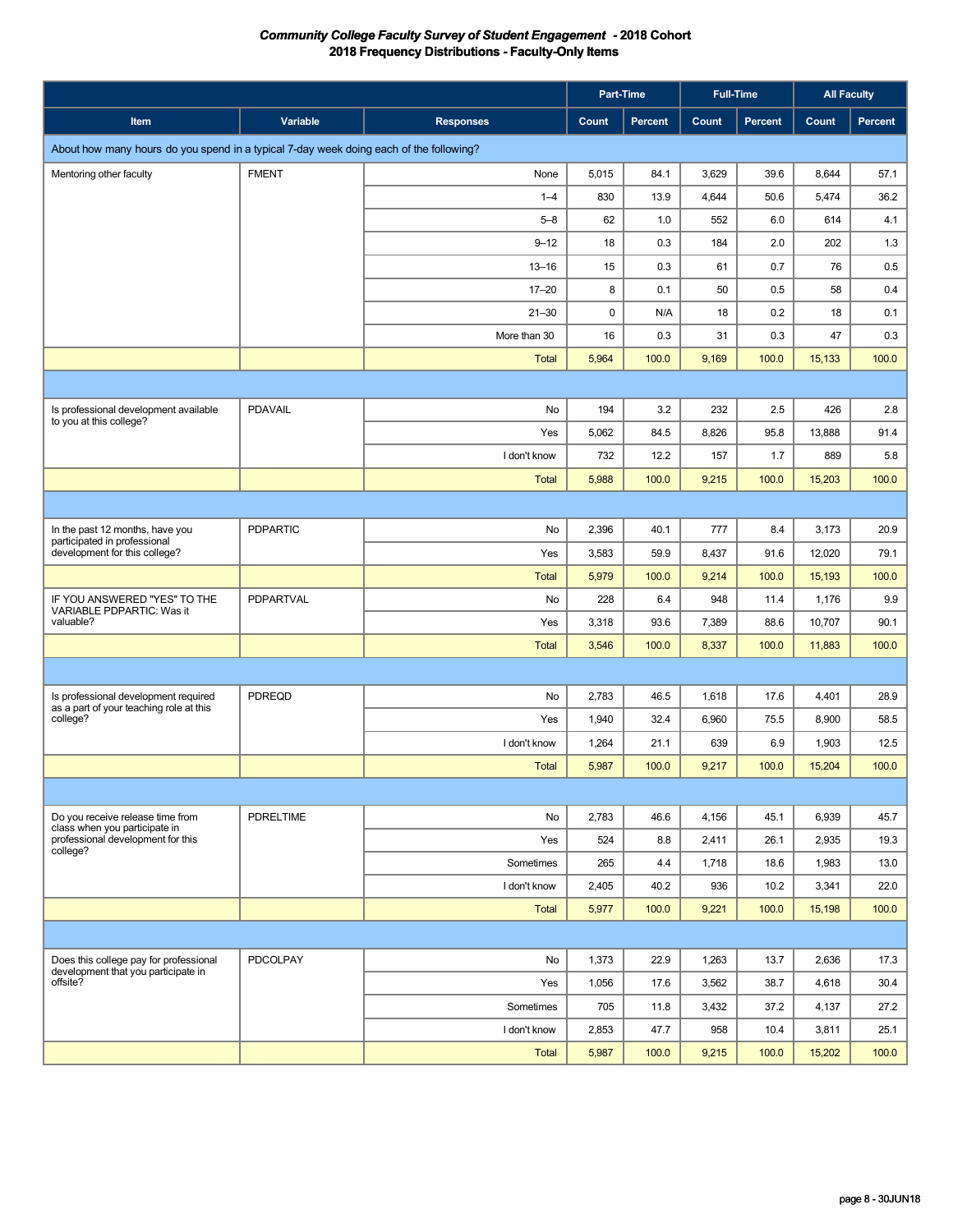|                                                                                                       |                  |                  |       | Part-Time |       | <b>Full-Time</b> | <b>All Faculty</b> |         |
|-------------------------------------------------------------------------------------------------------|------------------|------------------|-------|-----------|-------|------------------|--------------------|---------|
| Item                                                                                                  | Variable         | <b>Responses</b> | Count | Percent   | Count | Percent          | Count              | Percent |
|                                                                                                       |                  |                  |       |           |       |                  |                    |         |
| IF YOU ANSWERED "YES" or                                                                              | PDCOLPAYALL      | No               | 535   | 30.9      | 1,316 | 19.0             | 1,851              | 21.4    |
| "SOMETIMES" TO THE VARIABLE<br>PDCOLPAY: When your professional<br>development is paid for by this    |                  | Yes              | 618   | 35.7      | 3,148 | 45.4             | 3,766              | 43.5    |
| college, are all related expenses<br>covered?                                                         |                  | Sometimes        | 576   | 33.3      | 2,474 | 35.7             | 3,050              | 35.2    |
|                                                                                                       |                  | <b>Total</b>     | 1,729 | 100.0     | 6,938 | 100.0            | 8,667              | 100.0   |
| In your selected course section, on average, what percentage of class time is spent on the following? |                  |                  |       |           |       |                  |                    |         |
| Lecture                                                                                               | <b>LECTURE</b>   | $0\%$            | 97    | 1.6       | 152   | 1.7              | 249                | 1.7     |
|                                                                                                       |                  | 1 to 9%          | 511   | 8.6       | 1,003 | 11.0             | 1,514              | 10.1    |
|                                                                                                       |                  | 10 to 19%        | 660   | 11.1      | 1,333 | 14.6             | 1,993              | 13.3    |
|                                                                                                       |                  | 20 to 29%        | 749   | 12.6      | 1,299 | 14.3             | 2,048              | 13.6    |
|                                                                                                       |                  | 30 to 39%        | 717   | 12.1      | 1,084 | 11.9             | 1,801              | 12.0    |
|                                                                                                       |                  | 40 to 49%        | 918   | 15.5      | 1,298 | 14.2             | 2,216              | 14.7    |
|                                                                                                       |                  | 50 to 74%        | 1,437 | 24.3      | 2,033 | 22.3             | 3,470              | 23.1    |
|                                                                                                       |                  | 75 to 100%       | 805   | 13.6      | 868   | 9.5              | 1,673              | 11.1    |
|                                                                                                       |                  | N/A              | 27    | 0.5       | 42    | 0.5              | 69                 | 0.5     |
|                                                                                                       |                  | <b>Total</b>     | 5,921 | 100.0     | 9,112 | 100.0            | 15,033             | 100.0   |
| Teacher-led discussion                                                                                | <b>TCHRLDDIS</b> | 0%               | 148   | 2.5       | 202   | 2.2              | 350                | 2.3     |
|                                                                                                       |                  | 1 to 9%          | 838   | 14.3      | 1,556 | 17.2             | 2,394              | 16.1    |
|                                                                                                       |                  | 10 to 19%        | 1,213 | 20.7      | 2,152 | 23.8             | 3,365              | 22.6    |
|                                                                                                       |                  | 20 to 29%        | 1,163 | 19.9      | 1,826 | 20.2             | 2,989              | 20.1    |
|                                                                                                       |                  | 30 to 39%        | 692   | 11.8      | 1,095 | 12.1             | 1,787              | 12.0    |
|                                                                                                       |                  | 40 to 49%        | 601   | 10.3      | 819   | 9.0              | 1,420              | 9.5     |
|                                                                                                       |                  | 50 to 74%        | 681   | 11.6      | 856   | 9.5              | 1,537              | 10.3    |
|                                                                                                       |                  | 75 to 100%       | 410   | 7.0       | 424   | 4.7              | 834                | 5.6     |
|                                                                                                       |                  | N/A              | 103   | 1.8       | 121   | 1.3              | 224                | 1.5     |
|                                                                                                       |                  | <b>Total</b>     | 5,849 | 100.0     | 9,051 | 100.0            | 14,900             | 100.0   |
| Teacher-student shared responsibility<br>(seminar, discussion, etc.)                                  | SHRTCHRSTU       | $0\%$            | 967   | 16.6      | 1,590 | 17.7             | 2,557              | 17.3    |
|                                                                                                       |                  | 1 to 9%          | 1,050 | 18.0      | 2,028 | 22.6             | 3,078              | 20.8    |
|                                                                                                       |                  | 10 to 19%        | 1,061 | 18.2      | 1,658 | 18.5             | 2,719              | 18.4    |
|                                                                                                       |                  | 20 to 29%        | 837   | 14.4      | 1,224 | 13.7             | 2,061              | 13.9    |
|                                                                                                       |                  | 30 to 39%        | 467   | 8.0       | 757   | 8.4              | 1,224              | 8.3     |
|                                                                                                       |                  | 40 to 49%        | 393   | 6.8       | 500   | 5.6              | 893                | 6.0     |
|                                                                                                       |                  | 50 to 74%        | 446   | 7.7       | 522   | 5.8              | 968                | 6.5     |
|                                                                                                       |                  | 75 to 100%       | 231   | 4.0       | 254   | 2.8              | 485                | 3.3     |
|                                                                                                       |                  | N/A              | 367   | 6.3       | 433   | 4.8              | 800                | 5.4     |
|                                                                                                       |                  | Total            | 5,819 | 100.0     | 8,966 | 100.0            | 14,785             | 100.0   |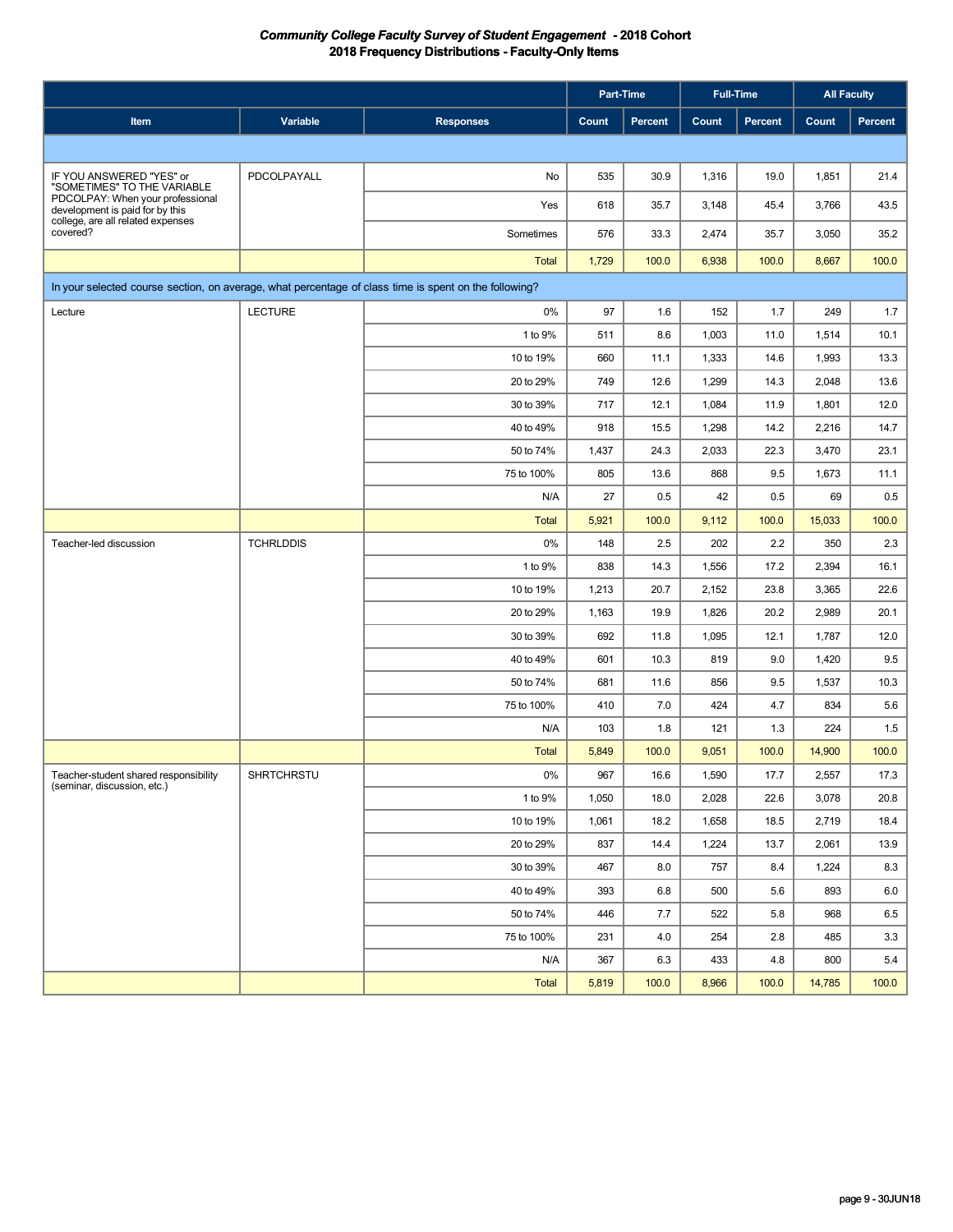|                                                                                                       |                   |                  |       | Part-Time |       | <b>Full-Time</b> |        | <b>All Faculty</b> |
|-------------------------------------------------------------------------------------------------------|-------------------|------------------|-------|-----------|-------|------------------|--------|--------------------|
| Item                                                                                                  | Variable          | <b>Responses</b> | Count | Percent   | Count | Percent          | Count  | Percent            |
| In your selected course section, on average, what percentage of class time is spent on the following? |                   |                  |       |           |       |                  |        |                    |
| Student technology use                                                                                | <b>TECHUSE</b>    | 0%               | 1,185 | 20.3      | 1,535 | 17.0             | 2,720  | 18.3               |
|                                                                                                       |                   | 1 to 9%          | 1,499 | 25.7      | 2,606 | 28.9             | 4,105  | 27.6               |
|                                                                                                       |                   | 10 to 19%        | 802   | 13.7      | 1,528 | 16.9             | 2,330  | 15.7               |
|                                                                                                       |                   | 20 to 29%        | 490   | 8.4       | 851   | 9.4              | 1,341  | $9.0\,$            |
|                                                                                                       |                   | 30 to 39%        | 296   | 5.1       | 491   | 5.4              | 787    | $5.3\,$            |
|                                                                                                       |                   | 40 to 49%        | 283   | 4.8       | 451   | 5.0              | 734    | 4.9                |
|                                                                                                       |                   | 50 to 74%        | 405   | 6.9       | 594   | 6.6              | 999    | 6.7                |
|                                                                                                       |                   | 75 to 100%       | 443   | 7.6       | 619   | 6.9              | 1,062  | 7.1                |
|                                                                                                       |                   | N/A              | 434   | 7.4       | 352   | 3.9              | 786    | 5.3                |
|                                                                                                       |                   | <b>Total</b>     | 5,837 | 100.0     | 9,027 | 100.0            | 14,864 | 100.0              |
| Small group activities                                                                                | SMGRPACTIV        | 0%               | 816   | 13.9      | 1,031 | 11.3             | 1,847  | 12.3               |
|                                                                                                       |                   | 1 to 9%          | 1,307 | 22.2      | 2,231 | 24.5             | 3,538  | 23.6               |
|                                                                                                       |                   | 10 to 19%        | 1,141 | 19.4      | 2,009 | 22.1             | 3,150  | 21.0               |
|                                                                                                       |                   | 20 to 29%        | 872   | 14.8      | 1,412 | 15.5             | 2,284  | 15.3               |
|                                                                                                       |                   | 30 to 39%        | 503   | 8.5       | 779   | 8.6              | 1,282  | 8.6                |
|                                                                                                       |                   | 40 to 49%        | 403   | 6.8       | 527   | 5.8              | 930    | $6.2\,$            |
|                                                                                                       |                   | 50 to 74%        | 426   | 7.2       | 658   | 7.2              | 1,084  | 7.2                |
|                                                                                                       |                   | 75 to 100%       | 202   | 3.4       | 265   | 2.9              | 467    | 3.1                |
|                                                                                                       |                   | N/A              | 215   | 3.7       | 179   | 2.0              | 394    | $2.6\,$            |
|                                                                                                       |                   | <b>Total</b>     | 5,885 | 100.0     | 9,091 | 100.0            | 14,976 | 100.0              |
| Student presentations                                                                                 | <b>PCTSTUPRES</b> | $0\%$            | 1,735 | 29.5      | 2,951 | 32.5             | 4,686  | 31.3               |
|                                                                                                       |                   | 1 to 9%          | 1,637 | 27.8      | 2,966 | 32.7             | 4,603  | 30.8               |
|                                                                                                       |                   | 10 to 19%        | 904   | 15.4      | 1,412 | 15.6             | 2,316  | 15.5               |
|                                                                                                       |                   | 20 to 29%        | 492   | 8.4       | 567   | 6.3              | 1,059  | 7.1                |
|                                                                                                       |                   | 30 to 39%        | 296   | 5.0       | 317   | 3.5              | 613    | 4.1                |
|                                                                                                       |                   | 40 to 49%        | 171   | 2.9       | 189   | 2.1              | 360    | $2.4\,$            |
|                                                                                                       |                   | 50 to 74%        | 194   | 3.3       | 168   | 1.9              | 362    | 2.4                |
|                                                                                                       |                   | 75 to 100%       | 113   | 1.9       | 123   | 1.4              | 236    | 1.6                |
|                                                                                                       |                   | N/A              | 345   | 5.9       | 377   | 4.2              | 722    | 4.8                |
|                                                                                                       |                   | Total            | 5,887 | 100.0     | 9,070 | 100.0            | 14,957 | 100.0              |
| In-class writing                                                                                      | <b>INCLWRIT</b>   | $0\%$            | 2,056 | 35.0      | 3,355 | 37.0             | 5,411  | 36.2               |
|                                                                                                       |                   | 1 to 9%          | 1,458 | 24.8      | 2,687 | 29.6             | 4,145  | 27.7               |
|                                                                                                       |                   | 10 to 19%        | 754   | 12.8      | 1,207 | 13.3             | 1,961  | 13.1               |
|                                                                                                       |                   | 20 to 29%        | 472   | 8.0       | 599   | 6.6              | 1,071  | 7.2                |
|                                                                                                       |                   | 30 to 39%        | 250   | 4.3       | 311   | 3.4              | 561    | 3.8                |
|                                                                                                       |                   | 40 to 49%        | 177   | 3.0       | 178   | 2.0              | 355    | 2.4                |
|                                                                                                       |                   | 50 to 74%        | 166   | 2.8       | 173   | 1.9              | 339    | 2.3                |
|                                                                                                       |                   | 75 to 100%       | 123   | 2.1       | 125   | 1.4              | 248    | 1.7                |
|                                                                                                       |                   | N/A              | 425   | 7.2       | 440   | 4.8              | 865    | 5.8                |
|                                                                                                       |                   | Total            | 5,881 | 100.0     | 9,075 | 100.0            | 14,956 | 100.0              |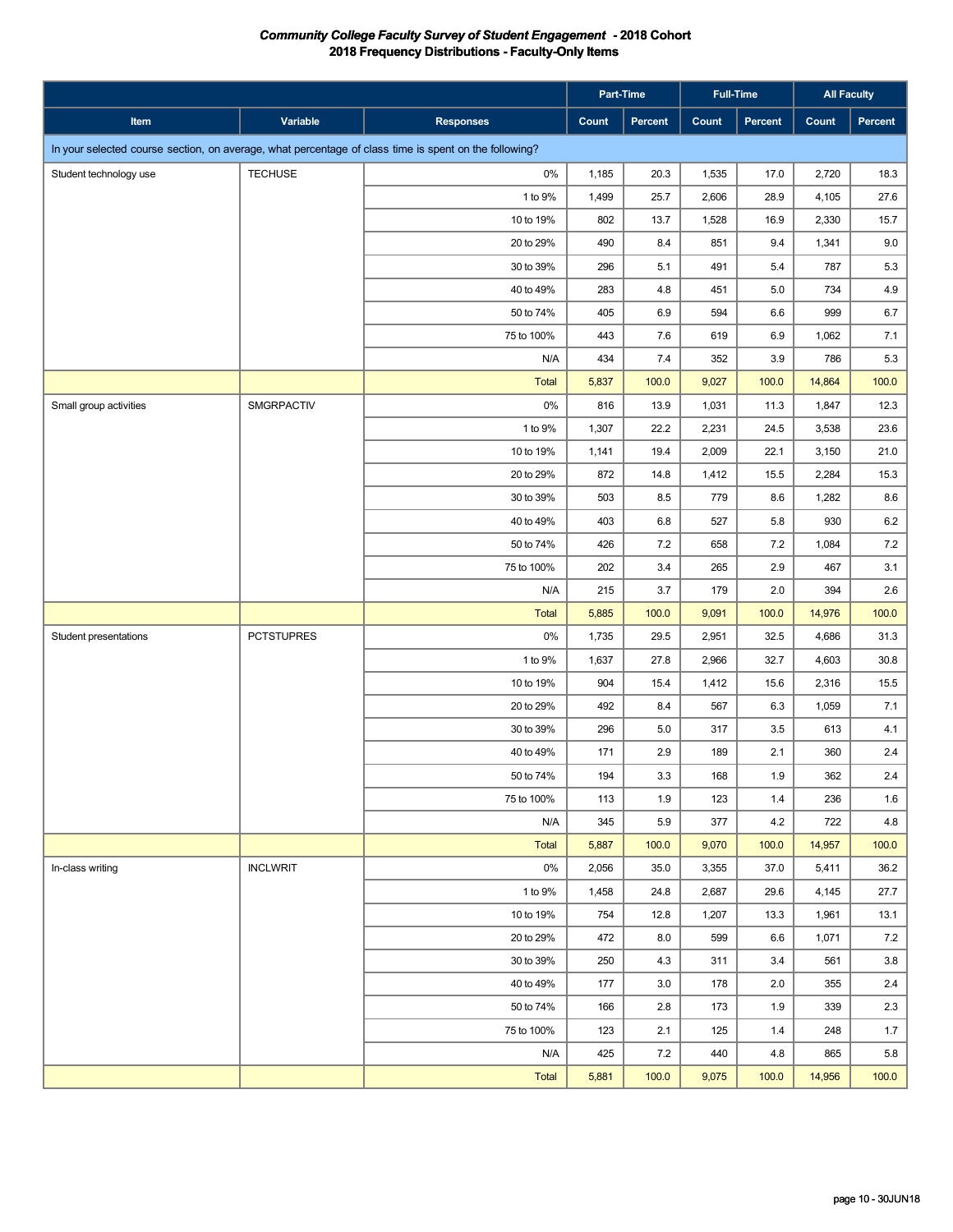|                                                                                                       |                     |                  |       | Part-Time |       | <b>Full-Time</b> |        | <b>All Faculty</b> |
|-------------------------------------------------------------------------------------------------------|---------------------|------------------|-------|-----------|-------|------------------|--------|--------------------|
| Item                                                                                                  | Variable            | <b>Responses</b> | Count | Percent   | Count | <b>Percent</b>   | Count  | Percent            |
| In your selected course section, on average, what percentage of class time is spent on the following? |                     |                  |       |           |       |                  |        |                    |
| Testing and evaluation                                                                                | <b>EVALUATE</b>     | $0\%$            | 380   | 6.4       | 560   | 6.2              | 940    | 6.3                |
|                                                                                                       |                     | 1 to 9%          | 1,816 | 30.8      | 3,258 | 35.8             | 5,074  | 33.8               |
|                                                                                                       |                     | 10 to 19%        | 1,663 | 28.2      | 2,763 | 30.4             | 4,426  | 29.5               |
|                                                                                                       |                     | 20 to 29%        | 882   | 14.9      | 1,170 | 12.9             | 2,052  | 13.7               |
|                                                                                                       |                     | 30 to 39%        | 432   | 7.3       | 477   | 5.2              | 909    | 6.1                |
|                                                                                                       |                     | 40 to 49%        | 239   | 4.0       | 269   | 3.0              | 508    | 3.4                |
|                                                                                                       |                     | 50 to 74%        | 216   | 3.7       | 264   | 2.9              | 480    | 3.2                |
|                                                                                                       |                     | 75 to 100%       | 183   | 3.1       | 229   | 2.5              | 412    | 2.7                |
|                                                                                                       |                     | N/A              | 92    | 1.6       | 101   | 1.1              | 193    | 1.3                |
|                                                                                                       |                     | <b>Total</b>     | 5,903 | 100.0     | 9,091 | 100.0            | 14,994 | 100.0              |
| Performances in applied and fine arts<br>(dance, drama, music)                                        | PERFORMANCE         | $0\%$            | 3,726 | 63.1      | 6,200 | 68.2             | 9,926  | 66.2               |
|                                                                                                       |                     | 1 to 9%          | 242   | 4.1       | 314   | 3.5              | 556    | 3.7                |
|                                                                                                       |                     | 10 to 19%        | 119   | 2.0       | 119   | 1.3              | 238    | 1.6                |
|                                                                                                       |                     | 20 to 29%        | 64    | 1.1       | 95    | 1.0              | 159    | 1.1                |
|                                                                                                       |                     | 30 to 39%        | 56    | 0.9       | 69    | 0.8              | 125    | 0.8                |
|                                                                                                       |                     | 40 to 49%        | 39    | 0.7       | 54    | 0.6              | 93     | 0.6                |
|                                                                                                       |                     | 50 to 74%        | 53    | 0.9       | 76    | 0.8              | 129    | 0.9                |
|                                                                                                       |                     | 75 to 100%       | 101   | 1.7       | 108   | 1.2              | 209    | 1.4                |
|                                                                                                       |                     | N/A              | 1,501 | 25.4      | 2,052 | 22.6             | 3,553  | 23.7               |
|                                                                                                       |                     | <b>Total</b>     | 5,901 | 100.0     | 9,087 | 100.0            | 14,988 | 100.0              |
| Experiential (labs, field work, art<br>exhibits, clinical placements,                                 | <b>EXPERIENTIAL</b> | 0%               | 2,806 | 47.6      | 3,908 | 42.9             | 6,714  | 44.8               |
| internships)                                                                                          |                     | 1 to 9%          | 474   | 8.0       | 799   | 8.8              | 1,273  | 8.5                |
|                                                                                                       |                     | 10 to 19%        | 321   | 5.4       | 579   | 6.4              | 900    | 6.0                |
|                                                                                                       |                     | 20 to 29%        | 260   | 4.4       | 556   | 6.1              | 816    | 5.4                |
|                                                                                                       |                     | 30 to 39%        | 215   | 3.6       | 419   | 4.6              | 634    | 4.2                |
|                                                                                                       |                     | 40 to 49%        | 192   | 3.3       | 466   | 5.1              | 658    | 4.4                |
|                                                                                                       |                     | 50 to 74%        | 244   | 4.1       | 635   | 7.0              | 879    | 5.9                |
|                                                                                                       |                     | 75 to 100%       | 171   | 2.9       | 367   | 4.0              | 538    | 3.6                |
|                                                                                                       |                     | N/A              | 1,218 | 20.6      | 1,372 | 15.1             | 2,590  | 17.3               |
|                                                                                                       |                     | Total            | 5,901 | 100.0     | 9,101 | 100.0            | 15,002 | 100.0              |
| Hands-on practice                                                                                     | <b>HANDSON</b>      | $0\%$            | 1,162 | 19.6      | 1,450 | 15.9             | 2,612  | 17.4               |
|                                                                                                       |                     | 1 to 9%          | 719   | 12.2      | 1,260 | 13.8             | 1,979  | 13.2               |
|                                                                                                       |                     | 10 to 19%        | 670   | 11.3      | 1,150 | 12.6             | 1,820  | 12.1               |
|                                                                                                       |                     | 20 to 29%        | 590   | 10.0      | 949   | 10.4             | 1,539  | 10.2               |
|                                                                                                       |                     | 30 to 39%        | 407   | 6.9       | 703   | 7.7              | 1,110  | 7.4                |
|                                                                                                       |                     | 40 to 49%        | 355   | 6.0       | 715   | 7.8              | 1,070  | 7.1                |
|                                                                                                       |                     | 50 to 74%        | 597   | 10.1      | 1,125 | 12.3             | 1,722  | 11.5               |
|                                                                                                       |                     | 75 to 100%       | 734   | 12.4      | 1,110 | 12.2             | 1,844  | 12.3               |
|                                                                                                       |                     | N/A              | 683   | 11.5      | 652   | 7.2              | 1,335  | 8.9                |
|                                                                                                       |                     | <b>Total</b>     | 5,917 | 100.0     | 9,114 | 100.0            | 15,031 | 100.0              |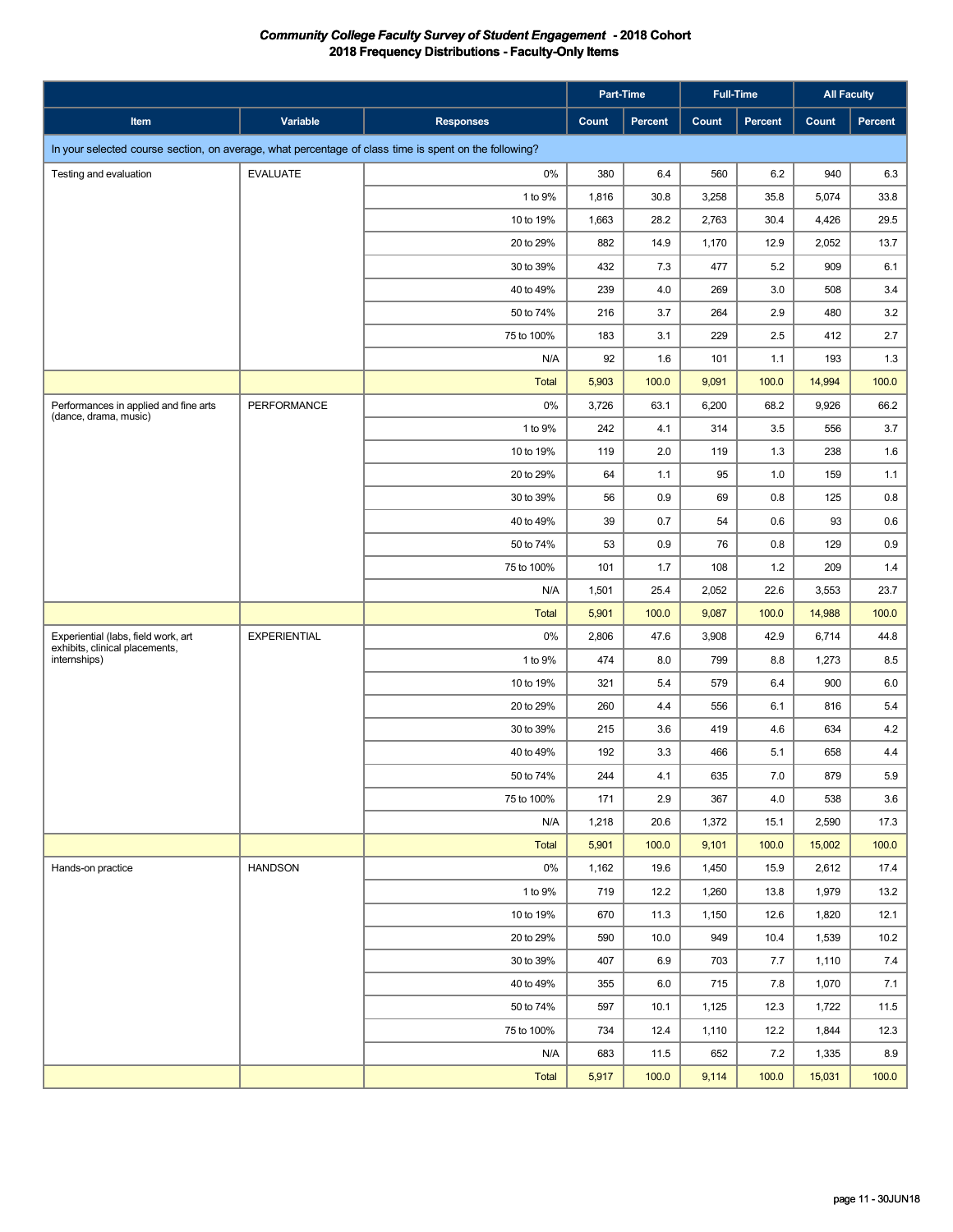|                                                                               |                   |                                                                                                                                | Part-Time |                |       | <b>Full-Time</b> | <b>All Faculty</b> |         |
|-------------------------------------------------------------------------------|-------------------|--------------------------------------------------------------------------------------------------------------------------------|-----------|----------------|-------|------------------|--------------------|---------|
| Item                                                                          | Variable          | <b>Responses</b>                                                                                                               | Count     | <b>Percent</b> | Count | Percent          | Count              | Percent |
|                                                                               |                   | During the current academic year, which of the following are part of your teaching role at this college? (Mark all that apply) |           |                |       |                  |                    |         |
| Academic advising                                                             | <b>FACAADV</b>    | Not marked                                                                                                                     | 2,333     | 75.2           | 2,780 | 33.0             | 5,113              | 44.4    |
|                                                                               |                   | Marked                                                                                                                         | 768       | 24.8           | 5,638 | 67.0             | 6,406              | 55.6    |
|                                                                               |                   | <b>Total</b>                                                                                                                   | 3,101     | 100.0          | 8,418 | 100.0            | 11,519             | 100.0   |
| Accelerated developmental education                                           | <b>ACCDEVED</b>   | Not marked                                                                                                                     | 2,754     | 88.8           | 7,404 | 88.0             | 10,158             | 88.2    |
|                                                                               |                   | Marked                                                                                                                         | 347       | 11.2           | 1,014 | 12.0             | 1,361              | 11.8    |
|                                                                               |                   | <b>Total</b>                                                                                                                   | 3,101     | 100.0          | 8,418 | 100.0            | 11,519             | 100.0   |
| Capstone course (culminating a                                                | <b>FCAPSTONE</b>  | Not marked                                                                                                                     | 2,886     | 93.1           | 6,779 | 80.5             | 9,665              | 83.9    |
| program or integrating a series of<br>courses)                                |                   | Marked                                                                                                                         | 215       | 6.9            | 1,639 | 19.5             | 1,854              | 16.1    |
|                                                                               |                   | Total                                                                                                                          | 3,101     | 100.0          | 8,418 | 100.0            | 11,519             | 100.0   |
| Clinical or other field supervision of                                        | <b>FCLINIC</b>    | Not marked                                                                                                                     | 2,805     | 90.5           | 6,476 | 76.9             | 9,281              | 80.6    |
| student work                                                                  |                   | Marked                                                                                                                         | 296       | 9.5            | 1,942 | 23.1             | 2,238              | 19.4    |
|                                                                               |                   | <b>Total</b>                                                                                                                   | 3,101     | 100.0          | 8,418 | 100.0            | 11,519             | 100.0   |
| College orientation                                                           | <b>COLORIENT</b>  | Not marked                                                                                                                     | 2,719     | 87.7           | 6,526 | 77.5             | 9,245              | 80.3    |
|                                                                               |                   | Marked                                                                                                                         | 382       | 12.3           | 1,892 | 22.5             | 2,274              | 19.7    |
|                                                                               |                   | Total                                                                                                                          | 3,101     | 100.0          | 8,418 | 100.0            | 11,519             | 100.0   |
| Community-based projects (service                                             | <b>SRVCLEARN</b>  | Not marked                                                                                                                     | 2,770     | 89.3           | 6,623 | 78.7             | 9,393              | 81.5    |
| learning activities incorporated into<br>course(s)                            |                   | Marked                                                                                                                         | 331       | 10.7           | 1,795 | 21.3             | 2,126              | 18.5    |
|                                                                               |                   | <b>Total</b>                                                                                                                   | 3,101     | 100.0          | 8,418 | 100.0            | 11,519             | 100.0   |
| Distance learning course                                                      | <b>FDISTANC</b>   | Not marked                                                                                                                     | 2,387     | 77.0           | 4,508 | 53.6             | 6,895              | 59.9    |
|                                                                               |                   | Marked                                                                                                                         | 714       | 23.0           | 3,910 | 46.4             | 4,624              | 40.1    |
|                                                                               |                   | <b>Total</b>                                                                                                                   | 3,101     | 100.0          | 8,418 | 100.0            | 11,519             | 100.0   |
| First-year experience program                                                 | <b>FYEPGM</b>     | Not marked                                                                                                                     | 2,735     | 88.2           | 7,469 | 88.7             | 10,204             | 88.6    |
|                                                                               |                   | Marked                                                                                                                         | 366       | 11.8           | 949   | 11.3             | 1,315              | 11.4    |
|                                                                               |                   | <b>Total</b>                                                                                                                   | 3,101     | 100.0          | 8,418 | 100.0            | 11,519             | 100.0   |
| Independent study                                                             | <b>FINDSTUDY</b>  | Not marked                                                                                                                     | 2,742     | 88.4           | 6,927 | 82.3             | 9,669              | 83.9    |
|                                                                               |                   | Marked                                                                                                                         | 359       | 11.6           | 1,491 | 17.7             | 1,850              | 16.1    |
|                                                                               |                   | <b>Total</b>                                                                                                                   | 3,101     | 100.0          | 8,418 | 100.0            | 11,519             | 100.0   |
| Organized learning community (two or<br>more courses that a group of students | <b>ORGLRNCOMM</b> | Not marked                                                                                                                     | 2,945     | 95.0           | 7,632 | 90.7             | 10,577             | 91.8    |
| take together)                                                                |                   | Marked                                                                                                                         | 156       | 5.0            | 786   | 9.3              | 942                | 8.2     |
|                                                                               |                   | <b>Total</b>                                                                                                                   | 3,101     | 100.0          | 8,418 | 100.0            | 11,519             | 100.0   |
| Student success course (a course<br>that teaches the skills needed to         | <b>SSC</b>        | Not marked                                                                                                                     | 2,500     | 80.6           | 7,436 | 88.3             | 9,936              | 86.3    |
| succeed in college)                                                           |                   | Marked                                                                                                                         | 601       | 19.4           | 982   | 11.7             | 1,583              | 13.7    |
|                                                                               |                   | <b>Total</b>                                                                                                                   | 3,101     | 100.0          | 8,418 | 100.0            | 11,519             | 100.0   |
| Supplemental instruction                                                      | <b>SUPLINSTR</b>  | Not marked                                                                                                                     | 2,559     | 82.5           | 6,649 | 79.0             | 9,208              | 79.9    |
|                                                                               |                   | Marked                                                                                                                         | 542       | 17.5           | 1,769 | 21.0             | 2,311              | 20.1    |
|                                                                               |                   | <b>Total</b>                                                                                                                   | 3,101     | 100.0          | 8,418 | 100.0            | 11,519             | 100.0   |
| Team teaching                                                                 | <b>FTEAMTEC</b>   | Not marked                                                                                                                     | 2,800     | 90.3           | 7,298 | 86.7             | 10,098             | 87.7    |
|                                                                               |                   | Marked                                                                                                                         | 301       | 9.7            | 1,120 | 13.3             | 1,421              | 12.3    |
|                                                                               |                   | <b>Total</b>                                                                                                                   | 3,101     | 100.0          | 8,418 | 100.0            | 11,519             | 100.0   |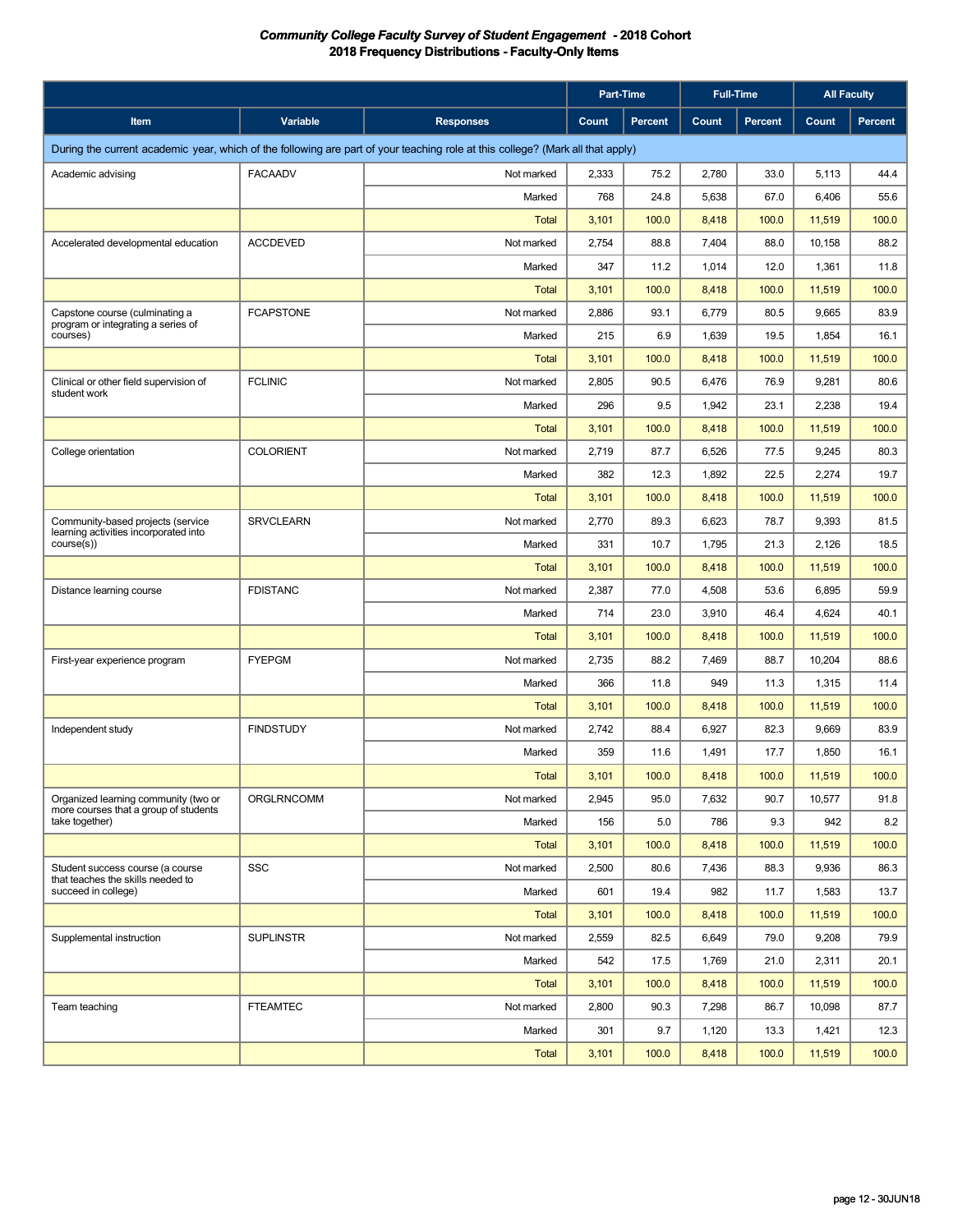|                                                                                                                                |                    |                                                                                                                                                                                                                                                                                             | <b>Part-Time</b> |         | <b>Full-Time</b> |         |        | <b>All Faculty</b> |  |
|--------------------------------------------------------------------------------------------------------------------------------|--------------------|---------------------------------------------------------------------------------------------------------------------------------------------------------------------------------------------------------------------------------------------------------------------------------------------|------------------|---------|------------------|---------|--------|--------------------|--|
| Item                                                                                                                           | Variable           | <b>Responses</b>                                                                                                                                                                                                                                                                            | Count            | Percent | Count            | Percent | Count  | Percent            |  |
| During the current academic year, which of the following are part of your teaching role at this college? (Mark all that apply) |                    |                                                                                                                                                                                                                                                                                             |                  |         |                  |         |        |                    |  |
| Tutoring                                                                                                                       | <b>TUTORING</b>    | Not marked                                                                                                                                                                                                                                                                                  | 2,148            | 69.3    | 5,784            | 68.7    | 7,932  | 68.9               |  |
|                                                                                                                                |                    | Marked                                                                                                                                                                                                                                                                                      | 953              | 30.7    | 2,634            | 31.3    | 3,587  | 31.1               |  |
|                                                                                                                                |                    | <b>Total</b>                                                                                                                                                                                                                                                                                | 3,101            | 100.0   | 8,418            | 100.0   | 11,519 | 100.0              |  |
|                                                                                                                                |                    |                                                                                                                                                                                                                                                                                             |                  |         |                  |         |        |                    |  |
| During the first week of the current<br>academic term in your selected<br>course section did you administer an                 | <b>INCLASSESS</b>  | No                                                                                                                                                                                                                                                                                          | 3,573            | 60.4    | 5,770            | 63.2    | 9,343  | 62.1               |  |
| in-class assessment to determine your<br>students' preparedness to succeed in<br>the course?                                   |                    | Yes                                                                                                                                                                                                                                                                                         | 2,341            | 39.6    | 3,357            | 36.8    | 5,698  | 37.9               |  |
|                                                                                                                                |                    | <b>Total</b>                                                                                                                                                                                                                                                                                | 5,914            | 100.0   | 9,127            | 100.0   | 15,041 | 100.0              |  |
|                                                                                                                                |                    | IF YOU ANSWERED "YES" TO THE VARIABLE INCLASSESS: In the first week of the current academic term in my selected course section, I used the following methods to<br>administer an in-class assessment to determine my students' preparedness to succeed in the course. (Mark all that apply) |                  |         |                  |         |        |                    |  |
| A written assessment                                                                                                           | <b>INCLWRASSES</b> | Not marked                                                                                                                                                                                                                                                                                  | 806              | 34.5    | 1,116            | 33.3    | 1,922  | 33.8               |  |
|                                                                                                                                |                    | Marked                                                                                                                                                                                                                                                                                      | 1,530            | 65.5    | 2,236            | 66.7    | 3,766  | 66.2               |  |
|                                                                                                                                |                    | <b>Total</b>                                                                                                                                                                                                                                                                                | 2,336            | 100.0   | 3,352            | 100.0   | 5,688  | 100.0              |  |
| An oral assessment                                                                                                             | <b>INCLORAL</b>    | Not marked                                                                                                                                                                                                                                                                                  | 1,662            | 71.1    | 2,639            | 78.7    | 4,301  | 75.6               |  |
|                                                                                                                                |                    | Marked                                                                                                                                                                                                                                                                                      | 674              | 28.9    | 713              | 21.3    | 1,387  | 24.4               |  |
|                                                                                                                                |                    | <b>Total</b>                                                                                                                                                                                                                                                                                | 2,336            | 100.0   | 3,352            | 100.0   | 5,688  | 100.0              |  |
| An online assessment                                                                                                           | <b>INCLONLINE</b>  | Not marked                                                                                                                                                                                                                                                                                  | 1,870            | 80.1    | 2,519            | 75.1    | 4,389  | 77.2               |  |
|                                                                                                                                |                    | Marked                                                                                                                                                                                                                                                                                      | 466              | 19.9    | 833              | 24.9    | 1,299  | 22.8               |  |
|                                                                                                                                |                    | Total                                                                                                                                                                                                                                                                                       | 2,336            | 100.0   | 3,352            | 100.0   | 5,688  | 100.0              |  |
| A computer-assisted assessment                                                                                                 | <b>INCLCOMP</b>    | Not marked                                                                                                                                                                                                                                                                                  | 2,024            | 86.6    | 2,750            | 82.0    | 4,774  | 83.9               |  |
|                                                                                                                                |                    | Marked                                                                                                                                                                                                                                                                                      | 312              | 13.4    | 602              | 18.0    | 914    | 16.1               |  |
|                                                                                                                                |                    | <b>Total</b>                                                                                                                                                                                                                                                                                | 2,336            | 100.0   | 3,352            | 100.0   | 5,688  | 100.0              |  |
| None of these                                                                                                                  | <b>INCLNONE</b>    | Not marked                                                                                                                                                                                                                                                                                  | 2,233            | 95.6    | 3,203            | 95.6    | 5,436  | 95.6               |  |
|                                                                                                                                |                    | Marked                                                                                                                                                                                                                                                                                      | 103              | 4.4     | 149              | 4.4     | 252    | 4.4                |  |
|                                                                                                                                |                    | <b>Total</b>                                                                                                                                                                                                                                                                                | 2,336            | 100.0   | 3,352            | 100.0   | 5,688  | 100.0              |  |
|                                                                                                                                |                    |                                                                                                                                                                                                                                                                                             |                  |         |                  |         |        |                    |  |
| IF YOU ANSWERED "YES" TO THE<br>VARIABLE INCLASSESS: Which of the<br>following, if any, is your MOST                           | ASSESSACT          | I recommend to a student that he/she<br>use tutoring or other academic service                                                                                                                                                                                                              | 427              | 42.2    | 625              | 44.1    | 1,052  | 43.3               |  |
| COMMON action based on results of<br>your in-class assessment if a student<br>is under-prepared?                               |                    | I recommend to academic advising or<br>student services that a student be<br>placed in another course or level                                                                                                                                                                              | 44               | 4.3     | 74               | 5.2     | 118    | 4.9                |  |
|                                                                                                                                |                    | I adjust my course pedagogy or<br>approach                                                                                                                                                                                                                                                  | 438              | 43.2    | 541              | 38.2    | 979    | 40.3               |  |
|                                                                                                                                |                    | I advise a student to drop the course                                                                                                                                                                                                                                                       | 18               | 1.8     | 22               | 1.6     | 40     | 1.6                |  |
|                                                                                                                                |                    | Other                                                                                                                                                                                                                                                                                       | 86               | 8.5     | 156              | 11.0    | 242    | 10.0               |  |
|                                                                                                                                |                    | Total                                                                                                                                                                                                                                                                                       | 1,013            | 100.0   | 1,418            | 100.0   | 2,431  | 100.0              |  |
|                                                                                                                                |                    |                                                                                                                                                                                                                                                                                             |                  |         |                  |         |        |                    |  |
| During the current academic term at<br>this college, about what percentage of                                                  | LATEREG            | None                                                                                                                                                                                                                                                                                        | 2,433            | 41.3    | 4,066            | 44.5    | 6,499  | 43.2               |  |
| the students in your selected course<br>section registered after the first class                                               |                    | $1 - 10%$                                                                                                                                                                                                                                                                                   | 2,892            | 49.1    | 4,247            | 46.5    | 7,139  | 47.5               |  |
| session?                                                                                                                       |                    | 11-25%                                                                                                                                                                                                                                                                                      | 188              | 3.2     | 254              | 2.8     | 442    | 2.9                |  |
|                                                                                                                                |                    | 26-50%                                                                                                                                                                                                                                                                                      | 57               | 1.0     | 96               | 1.1     | 153    | 1.0                |  |
|                                                                                                                                |                    | More than 50%                                                                                                                                                                                                                                                                               | 325              | 5.5     | 469              | 5.1     | 794    | 5.3                |  |
|                                                                                                                                |                    | Total                                                                                                                                                                                                                                                                                       | 5,895            | 100.0   | 9,132            | 100.0   | 15,027 | 100.0              |  |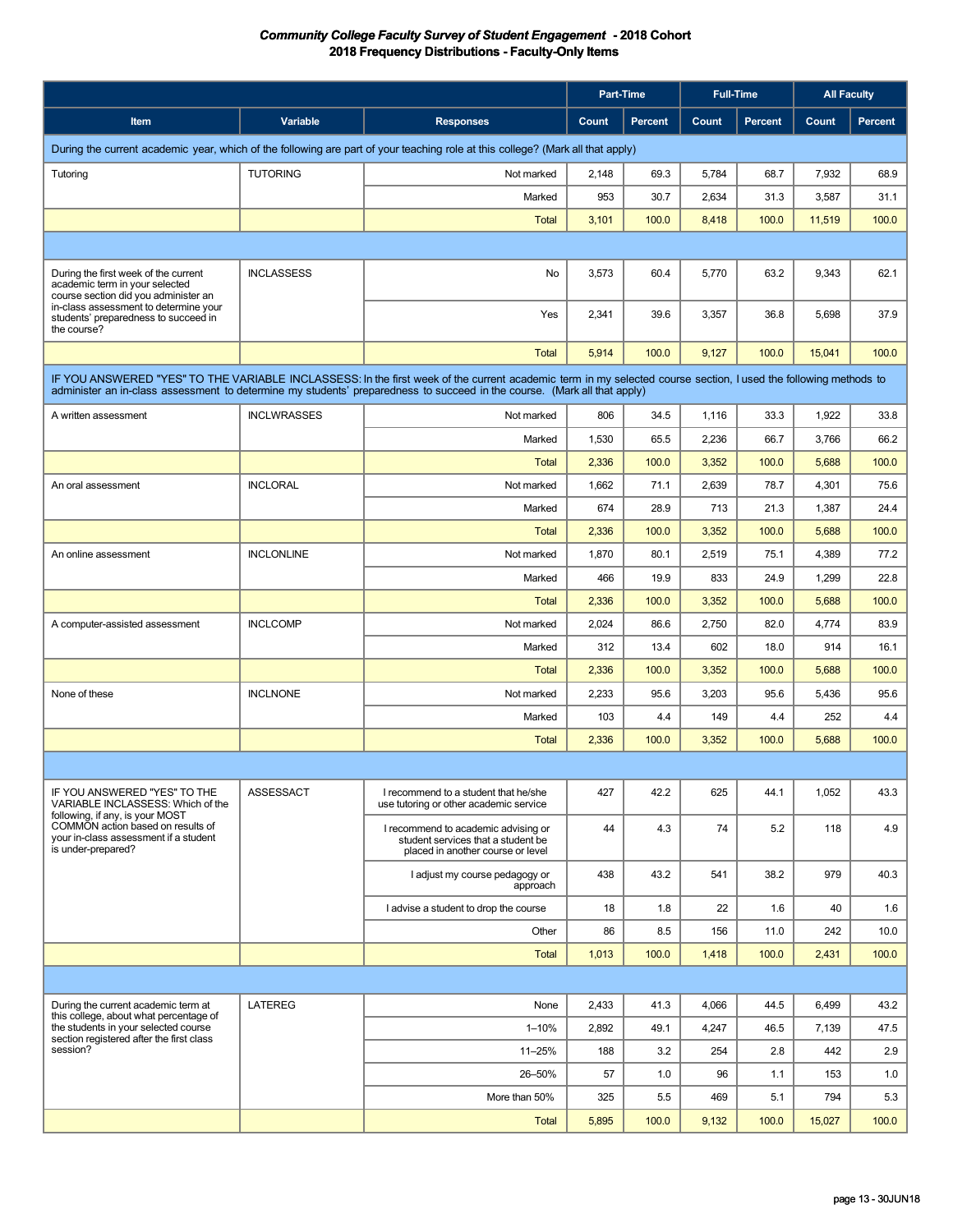|                                                                                                                                                                                                       |                     |                                                                                                                                                              | Part-Time |                | <b>Full-Time</b> |         | <b>All Faculty</b> |         |
|-------------------------------------------------------------------------------------------------------------------------------------------------------------------------------------------------------|---------------------|--------------------------------------------------------------------------------------------------------------------------------------------------------------|-----------|----------------|------------------|---------|--------------------|---------|
| <b>Item</b>                                                                                                                                                                                           | Variable            | <b>Responses</b>                                                                                                                                             | Count     | <b>Percent</b> | Count            | Percent | Count              | Percent |
|                                                                                                                                                                                                       |                     |                                                                                                                                                              |           |                |                  |         |                    |         |
| For your selected course section, do                                                                                                                                                                  | <b>ATTENDPOL</b>    | No                                                                                                                                                           | 918       | 15.5           | 1,622            | 17.8    | 2,540              | 16.9    |
| you have a course attendance policy<br>that specifies the adverse impact on<br>students' grades for missing class?                                                                                    |                     | Yes                                                                                                                                                          | 5,000     | 84.5           | 7,511            | 82.2    | 12,511             | 83.1    |
|                                                                                                                                                                                                       |                     | <b>Total</b>                                                                                                                                                 | 5,918     | 100.0          | 9,133            | 100.0   | 15,051             | 100.0   |
|                                                                                                                                                                                                       |                     |                                                                                                                                                              |           |                |                  |         |                    |         |
| IF YOU ANSWERED "YES" TO THE VARIABLE ATTENDPOL: In which of the following ways have you communicated the attendance policy to the students in your selected<br>course section? (Mark all that apply) |                     |                                                                                                                                                              |           |                |                  |         |                    |         |
| I have orally explained the policy to my<br>students                                                                                                                                                  | <b>ATNDPOLORAL</b>  | Not marked                                                                                                                                                   | 646       | 12.9           | 796              | 10.6    | 1,442              | 11.5    |
|                                                                                                                                                                                                       |                     | Marked                                                                                                                                                       | 4,349     | 87.1           | 6,709            | 89.4    | 11,058             | 88.5    |
|                                                                                                                                                                                                       |                     | Total                                                                                                                                                        | 4,995     | 100.0          | 7,505            | 100.0   | 12,500             | 100.0   |
| I have included the policy on the<br>course syllabus                                                                                                                                                  | <b>ATNDPOLSYL</b>   | Not marked                                                                                                                                                   | 151       | 3.0            | 149              | 2.0     | 300                | 2.4     |
|                                                                                                                                                                                                       |                     | Marked                                                                                                                                                       | 4,844     | 97.0           | 7,356            | 98.0    | 12,200             | 97.6    |
|                                                                                                                                                                                                       |                     | Total                                                                                                                                                        | 4,995     | 100.0          | 7,505            | 100.0   | 12,500             | 100.0   |
| I have posted the policy online                                                                                                                                                                       | <b>ATNDPOLOL</b>    | Not marked                                                                                                                                                   | 2,156     | 43.2           | 2,474            | 33.0    | 4,630              | 37.0    |
|                                                                                                                                                                                                       |                     | Marked                                                                                                                                                       | 2,839     | 56.8           | 5,031            | 67.0    | 7,870              | 63.0    |
|                                                                                                                                                                                                       |                     | <b>Total</b>                                                                                                                                                 | 4,995     | 100.0          | 7,505            | 100.0   | 12,500             | 100.0   |
| I have sent the policy in an e-mail to<br>my students                                                                                                                                                 | <b>ATNDPOLEM</b>    | Not marked                                                                                                                                                   | 4,018     | 80.4           | 6,298            | 83.9    | 10,316             | 82.5    |
|                                                                                                                                                                                                       |                     | Marked                                                                                                                                                       | 977       | 19.6           | 1,207            | 16.1    | 2,184              | 17.5    |
|                                                                                                                                                                                                       |                     | <b>Total</b>                                                                                                                                                 | 4,995     | 100.0          | 7,505            | 100.0   | 12,500             | 100.0   |
| I have sent the policy in a text<br>message to my students                                                                                                                                            | <b>ATNDPOLTXT</b>   | Not marked                                                                                                                                                   | 4,868     | 97.5           | 7,374            | 98.3    | 12,242             | 97.9    |
|                                                                                                                                                                                                       |                     | Marked                                                                                                                                                       | 127       | 2.5            | 131              | 1.7     | 258                | 2.1     |
|                                                                                                                                                                                                       |                     | <b>Total</b>                                                                                                                                                 | 4,995     | 100.0          | 7,505            | 100.0   | 12,500             | 100.0   |
| I have had students sign the syllabus<br>or attendance policy as a contract for                                                                                                                       | <b>ATNDPOLSIGN</b>  | Not marked                                                                                                                                                   | 3,968     | 79.4           | 5,335            | 71.1    | 9,303              | 74.4    |
| mutual understanding of expectations                                                                                                                                                                  |                     | Marked                                                                                                                                                       | 1,027     | 20.6           | 2,170            | 28.9    | 3,197              | 25.6    |
|                                                                                                                                                                                                       |                     | <b>Total</b>                                                                                                                                                 | 4,995     | 100.0          | 7,505            | 100.0   | 12,500             | 100.0   |
| Other                                                                                                                                                                                                 | <b>ATNDPOLOTHR</b>  | Not marked                                                                                                                                                   | 4,703     | 94.2           | 6,959            | 92.7    | 11,662             | 93.3    |
|                                                                                                                                                                                                       |                     | Marked                                                                                                                                                       | 292       | 5.8            | 546              | 7.3     | 838                | 6.7     |
|                                                                                                                                                                                                       |                     | Total                                                                                                                                                        | 4,995     | 100.0          | 7,505            | 100.0   | 12,500             | 100.0   |
| section? (Mark all that apply)                                                                                                                                                                        |                     | IF YOU ANSWERED "YES" TO THE VARIABLE ATTENDPOL: What is the impact on students' grades for missing class (not assignment deadlines) in your selected course |           |                |                  |         |                    |         |
| Attendance is tied to a participation                                                                                                                                                                 | <b>ATTIMPGD</b>     | Not marked                                                                                                                                                   | 1,631     | 33.4           | 3,070            | 41.7    | 4,701              | 38.4    |
| score or grade                                                                                                                                                                                        |                     | Marked                                                                                                                                                       | 3,258     | 66.6           | 4,286            | 58.3    | 7,544              | 61.6    |
|                                                                                                                                                                                                       |                     | <b>Total</b>                                                                                                                                                 | 4,889     | 100.0          | 7,356            | 100.0   | 12,245             | 100.0   |
| I deduct a given number of points from                                                                                                                                                                | <b>ATTIMPPTSEA</b>  | Not marked                                                                                                                                                   | 4,168     | 85.3           | 6,426            | 87.4    | 10,594             | 86.5    |
| the final grade for each missed class                                                                                                                                                                 |                     | Marked                                                                                                                                                       | 721       | 14.7           | 930              | 12.6    | 1,651              | 13.5    |
|                                                                                                                                                                                                       |                     | Total                                                                                                                                                        | 4,889     | 100.0          | 7,356            | 100.0   | 12,245             | 100.0   |
| I deduct a given number of points                                                                                                                                                                     | <b>ATTIMPPTSAFT</b> | Not marked                                                                                                                                                   | 4,076     | 83.4           | 6,077            | 82.6    | 10,153             | 82.9    |
| after a preset number of classes have<br>been missed                                                                                                                                                  |                     | Marked                                                                                                                                                       | 813       | 16.6           | 1,279            | 17.4    | 2,092              | 17.1    |
|                                                                                                                                                                                                       |                     | <b>Total</b>                                                                                                                                                 | 4,889     | 100.0          | 7,356            | 100.0   | 12,245             | 100.0   |
| I withdraw them from the course after                                                                                                                                                                 | <b>ATTIMPWD</b>     | Not marked                                                                                                                                                   | 3,467     | 70.9           | 4,913            | 66.8    | 8,380              | 68.4    |
| a preset number of classes have been<br>missed                                                                                                                                                        |                     | Marked                                                                                                                                                       | 1,422     | 29.1           | 2,443            | 33.2    | 3,865              | 31.6    |
|                                                                                                                                                                                                       |                     | <b>Total</b>                                                                                                                                                 | 4,889     | 100.0          | 7,356            | 100.0   | 12,245             | 100.0   |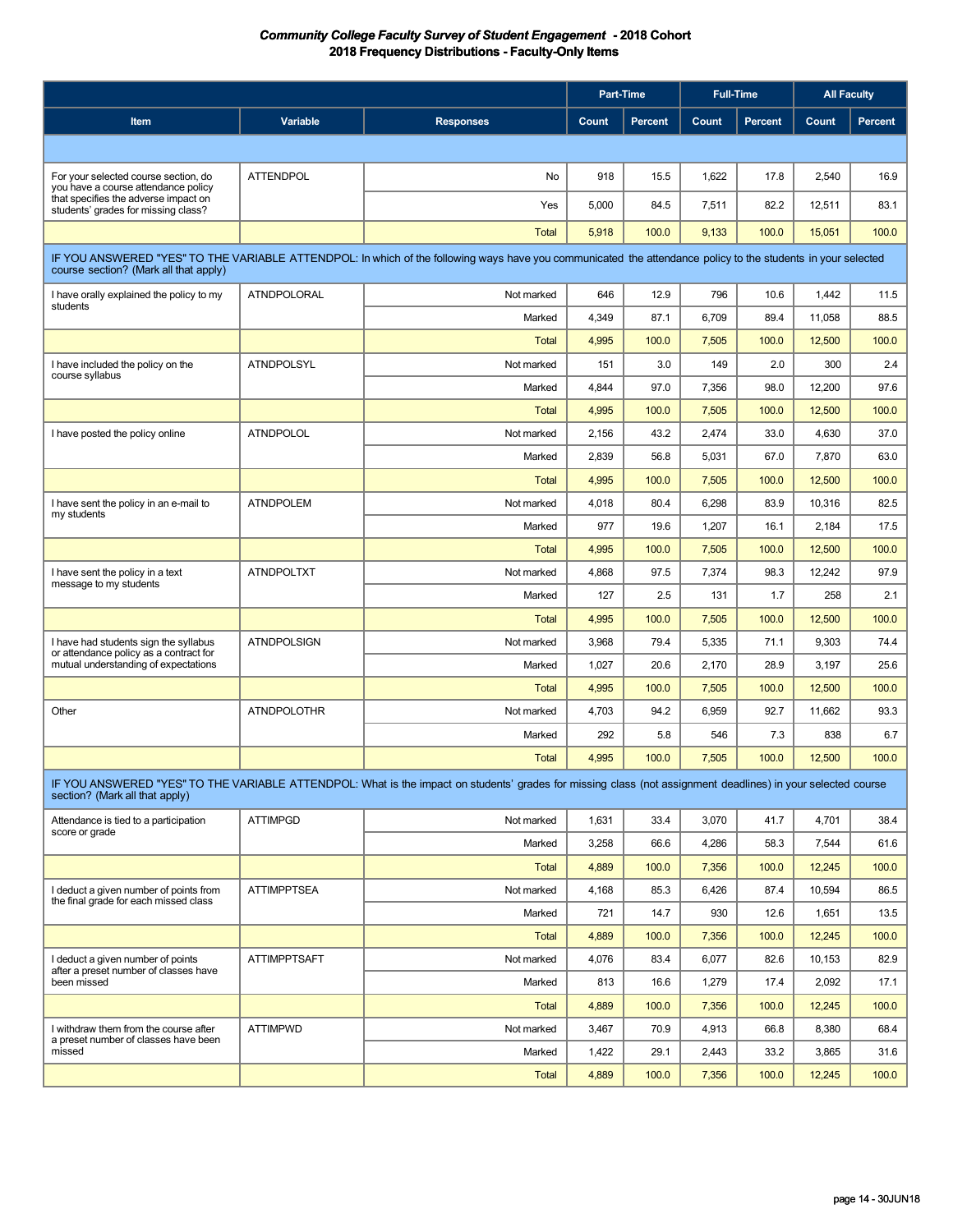|                                                                                                                                                                                                |                    |                                                                              | <b>Part-Time</b> |                | <b>Full-Time</b> |         | <b>All Faculty</b> |                |
|------------------------------------------------------------------------------------------------------------------------------------------------------------------------------------------------|--------------------|------------------------------------------------------------------------------|------------------|----------------|------------------|---------|--------------------|----------------|
| Item                                                                                                                                                                                           | Variable           | <b>Responses</b>                                                             | Count            | <b>Percent</b> | Count            | Percent | Count              | <b>Percent</b> |
| IF YOU ANSWERED "YES" TO THE VARIABLE ATTENDPOL: What is the impact on students' grades for missing class (not assignment deadlines) in your selected course<br>section? (Mark all that apply) |                    |                                                                              |                  |                |                  |         |                    |                |
| Other                                                                                                                                                                                          | <b>ATTIMPOTHR</b>  | Not marked                                                                   | 4,227            | 86.5           | 6,108            | 83.0    | 10,335             | 84.4           |
|                                                                                                                                                                                                |                    | Marked                                                                       | 662              | 13.5           | 1,248            | 17.0    | 1,910              | 15.6           |
|                                                                                                                                                                                                |                    | Total                                                                        | 4,889            | 100.0          | 7,356            | 100.0   | 12,245             | 100.0          |
|                                                                                                                                                                                                |                    |                                                                              |                  |                |                  |         |                    |                |
| In your selected section, do you<br>require students to be involved in an                                                                                                                      | <b>REQINTERN</b>   | No                                                                           | 5,374            | 91.1           | 7,673            | 84.1    | 13,047             | 86.8           |
| internship, field experience, co-op,<br>experience or clinical assignment?                                                                                                                     |                    | Yes                                                                          | 527              | 8.9            | 1,455            | 15.9    | 1,982              | 13.2           |
|                                                                                                                                                                                                |                    | <b>Total</b>                                                                 | 5,901            | 100.0          | 9,128            | 100.0   | 15,029             | 100.0          |
|                                                                                                                                                                                                |                    |                                                                              |                  |                |                  |         |                    |                |
| In your selected course section, do                                                                                                                                                            | <b>REQPARTICSI</b> | Yes, for all students                                                        | 280              | 4.8            | 533              | 5.9     | 813                | 5.4            |
| you require students to participate in<br>supplemental instruction (extra class<br>sessions with an instructor or<br>experienced student)?                                                     |                    | Yes, for some students, depending on<br>academic performance                 | 344              | 5.8            | 735              | 8.1     | 1,079              | 7.2            |
|                                                                                                                                                                                                |                    | No, participation is optional                                                | 1,760            | 29.9           | 3,090            | 34.0    | 4,850              | 32.4           |
|                                                                                                                                                                                                |                    | No, supplemental instruction is not<br>offered in my selected course section | 3,502            | 59.5           | 4,737            | 52.1    | 8,239              | 55.0           |
|                                                                                                                                                                                                |                    | Total                                                                        | 5,886            | 100.0          | 9,095            | 100.0   | 14,981             | 100.0          |
| Which of the following statements best describe actions you take regarding students who have been struggling academically in your selected course section? (Mark all that<br>apply)            |                    |                                                                              |                  |                |                  |         |                    |                |
| I have communicated with students                                                                                                                                                              | <b>STRGLINCL</b>   | Not marked                                                                   | 1,734            | 29.4           | 2,942            | 32.2    | 4,676              | 31.1           |
| during class                                                                                                                                                                                   |                    | Marked                                                                       | 4,170            | 70.6           | 6,183            | 67.8    | 10,353             | 68.9           |
|                                                                                                                                                                                                |                    | Total                                                                        | 5,904            | 100.0          | 9,125            | 100.0   | 15,029             | 100.0          |
| I have communicated with students<br>outside of class                                                                                                                                          | <b>STRGLOUTCL</b>  | Not marked                                                                   | 972              | 16.5           | 805              | 8.8     | 1,777              | 11.8           |
|                                                                                                                                                                                                |                    | Marked                                                                       | 4,932            | 83.5           | 8,320            | 91.2    | 13,252             | 88.2           |
|                                                                                                                                                                                                |                    | Total                                                                        | 5,904            | 100.0          | 9,125            | 100.0   | 15,029             | 100.0          |
| I have referred students to academic<br>advising services                                                                                                                                      | <b>STRGLADVSVC</b> | Not marked                                                                   | 3,197            | 54.1           | 4,577            | 50.2    | 7,774              | 51.7           |
|                                                                                                                                                                                                |                    | Marked                                                                       | 2,707            | 45.9           | 4,548            | 49.8    | 7,255              | 48.3           |
|                                                                                                                                                                                                |                    | <b>Total</b>                                                                 | 5,904            | 100.0          | 9,125            | 100.0   | 15,029             | 100.0          |
| I have contacted someone else in the<br>college who then contacts students as                                                                                                                  | <b>STRGLSELSE</b>  | Not marked                                                                   | 4,301            | 72.8           | 5,865            | 64.3    | 10,166             | 67.6           |
| part of an intervention process                                                                                                                                                                |                    | Marked                                                                       | 1,603            | 27.2           | 3,260            | 35.7    | 4,863              | 32.4           |
|                                                                                                                                                                                                |                    | <b>Total</b>                                                                 | 5,904            | 100.0          | 9,125            | 100.0   | 15,029             | 100.0          |
| I have required that students<br>participate in college tutoring services                                                                                                                      | <b>STRGLREQTUT</b> | Not marked                                                                   | 5,279            | 89.4           | 7,994            | 87.6    | 13,273             | 88.3           |
|                                                                                                                                                                                                |                    | Marked                                                                       | 625              | 10.6           | 1,131            | 12.4    | 1,756              | 11.7           |
|                                                                                                                                                                                                |                    | <b>Total</b>                                                                 | 5,904            | 100.0          | 9,125            | 100.0   | 15,029             | 100.0          |
| I have referred (not required) students<br>to college tutoring services                                                                                                                        | <b>STRGLREFTUT</b> | Not marked                                                                   | 2,712            | 45.9           | 3,421            | 37.5    | 6,133              | 40.8           |
|                                                                                                                                                                                                |                    | Marked                                                                       | 3,192            | 54.1           | 5,704            | 62.5    | 8,896              | 59.2           |
|                                                                                                                                                                                                |                    | <b>Total</b>                                                                 | 5,904            | 100.0          | 9,125            | 100.0   | 15,029             | 100.0          |
| Other                                                                                                                                                                                          | <b>STRGLOTHR</b>   | Not marked                                                                   | 5,485            | 92.9           | 8,327            | 91.3    | 13,812             | 91.9           |
|                                                                                                                                                                                                |                    | Marked                                                                       | 419              | 7.1            | 798              | 8.7     | 1,217              | 8.1            |
|                                                                                                                                                                                                |                    | <b>Total</b>                                                                 | 5,904            | 100.0          | 9,125            | 100.0   | 15,029             | 100.0          |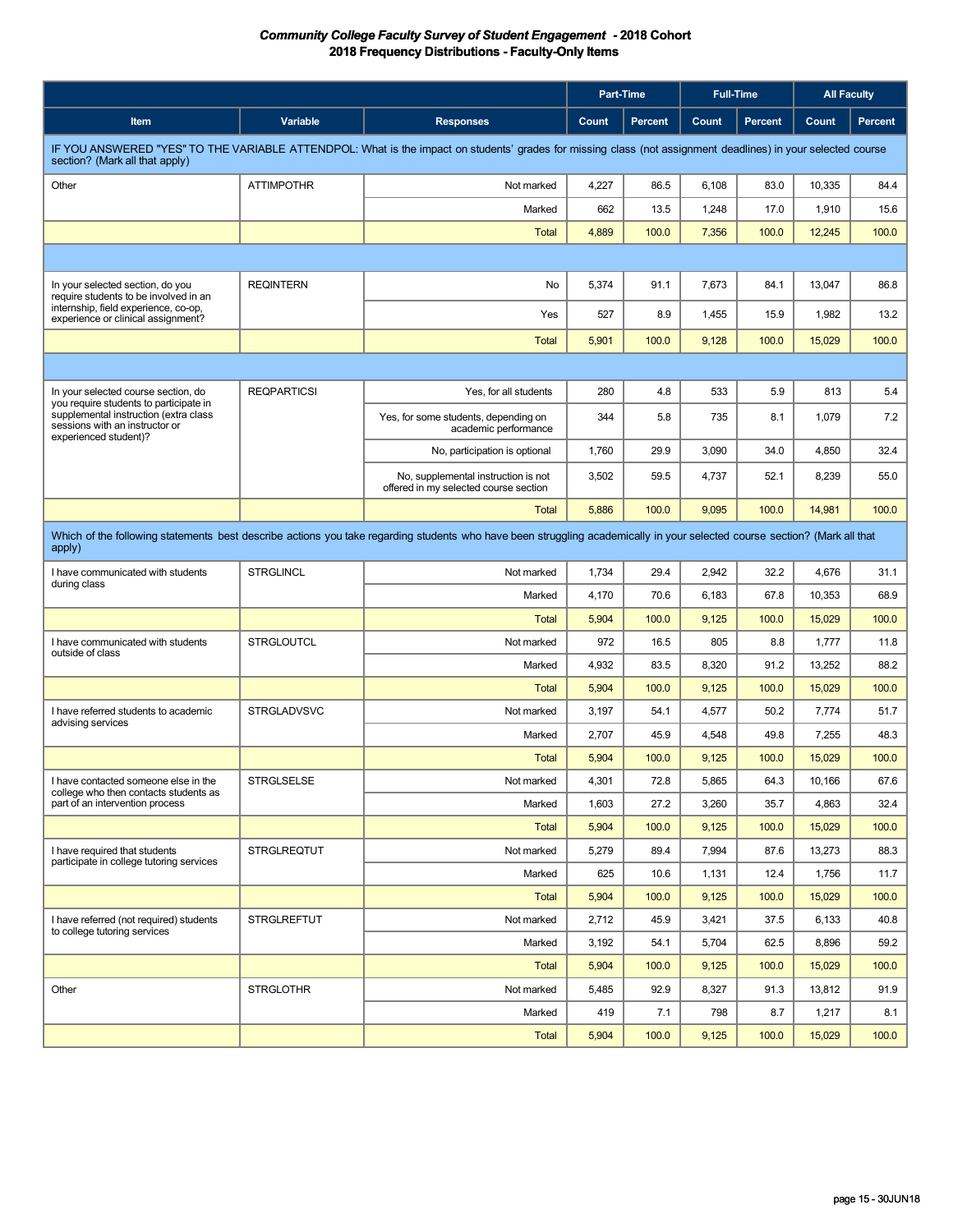|                                                                    |                   |                                                                       | Part-Time |         | <b>Full-Time</b> |         | <b>All Faculty</b> |                |
|--------------------------------------------------------------------|-------------------|-----------------------------------------------------------------------|-----------|---------|------------------|---------|--------------------|----------------|
| Item                                                               | Variable          | <b>Responses</b>                                                      | Count     | Percent | Count            | Percent | <b>Count</b>       | <b>Percent</b> |
|                                                                    |                   |                                                                       |           |         |                  |         |                    |                |
| Which of the following best describes                              | <b>FACADRANK</b>  | Other                                                                 | 1,271     | 21.7    | 388              | 4.3     | 1,659              | 11.1           |
| your academic rank, title, or current<br>position?                 |                   | Lecturer                                                              | 245       | 4.2     | 27               | 0.3     | 272                | 1.8            |
|                                                                    |                   | Instructor                                                            | 3,320     | 56.7    | 3,317            | 36.4    | 6,637              | 44.4           |
|                                                                    |                   | <b>Assistant Professor</b>                                            | 147       | 2.5     | 1,142            | 12.5    | 1,289              | 8.6            |
|                                                                    |                   | Associate Professor                                                   | 341       | 5.8     | 1,525            | 16.7    | 1,866              | 12.5           |
|                                                                    |                   | Professor                                                             | 533       | 9.1     | 2,709            | 29.7    | 3,242              | 21.7           |
|                                                                    |                   | <b>Total</b>                                                          | 5,857     | 100.0   | 9,108            | 100.0   | 14,965             | 100.0          |
|                                                                    |                   |                                                                       |           |         |                  |         |                    |                |
| What is your current tenure status?                                | <b>FTENURE</b>    | No tenure system at this institution                                  | 1,501     | 27.2    | 2,993            | 33.2    | 4,494              | 30.9           |
|                                                                    |                   | Not on tenure track, although this<br>institution has a tenure system | 3,765     | 68.3    | 790              | 8.8     | 4,555              | 31.3           |
|                                                                    |                   | On tenure track, but not tenured                                      | 75        | 1.4     | 1,189            | 13.2    | 1,264              | 8.7            |
|                                                                    |                   | Tenured                                                               | 171       | 3.1     | 4,049            | 44.9    | 4,220              | 29.0           |
|                                                                    |                   | <b>Total</b>                                                          | 5,512     | 100.0   | 9,021            | 100.0   | 14,533             | 100.0          |
|                                                                    |                   |                                                                       |           |         |                  |         |                    |                |
| How many years of teaching                                         | <b>FYEARS</b>     | 40 years or more                                                      | 146       | 2.5     | 156              | 1.7     | 302                | 2.0            |
| experience do you have at any<br>college/university, not including |                   | 30 to 39 years                                                        | 338       | 5.8     | 684              | 7.5     | 1,022              | 6.8            |
| graduate teaching assistant<br>positions?                          |                   | 20 to 29 years                                                        | 737       | 12.6    | 2,083            | 22.8    | 2,820              | 18.8           |
|                                                                    |                   | 10 to 19 years                                                        | 1,755     | 29.9    | 3,359            | 36.8    | 5,114              | 34.1           |
|                                                                    |                   | 5 to 9 years                                                          | 1,322     | 22.5    | 1,837            | 20.1    | 3,159              | 21.1           |
|                                                                    |                   | 1 to 4 years                                                          | 1,202     | 20.5    | 828              | 9.1     | 2,030              | 13.5           |
|                                                                    |                   | First-year instructor                                                 | 371       | 6.3     | 170              | 1.9     | 541                | 3.6            |
|                                                                    |                   | <b>Total</b>                                                          | 5,871     | 100.0   | 9,117            | 100.0   | 14,988             | 100.0          |
|                                                                    |                   |                                                                       |           |         |                  |         |                    |                |
| What is the highest degree you have<br>earned?                     | <b>HIGHDEGREE</b> | Other                                                                 | 413       | 7.1     | 707              | 7.8     | 1,120              | 7.5            |
|                                                                    |                   | Bachelors degree                                                      | 539       | 9.2     | 639              | 7.0     | 1,178              | 7.9            |
|                                                                    |                   | Masters degree                                                        | 3,823     | 65.3    | 5,459            | 60.2    | 9,282              | 62.2           |
|                                                                    |                   | Doctoral degree (e.g., Ph.D., Ed.D.)                                  | 877       | 15.0    | 2,037            | 22.5    | 2,914              | 19.5           |
|                                                                    |                   | First professional degree (e.g., M.D.,<br>D.D.S., J.D., D.V.M)        | 200       | 3.4     | 231              | 2.5     | 431                | 2.9            |
|                                                                    |                   | Total                                                                 | 5,852     | 100.0   | 9,073            | 100.0   | 14,925             | 100.0          |
|                                                                    |                   |                                                                       |           |         |                  |         |                    |                |
| What is your age group?                                            | <b>AGEGROUP</b>   | 24 or under                                                           | 30        | 0.5     | 14               | 0.2     | 44                 | 0.3            |
|                                                                    |                   | 25 to 29                                                              | 204       | 3.5     | 155              | 1.7     | 359                | 2.4            |
|                                                                    |                   | 30 to 39                                                              | 955       | 16.4    | 1,544            | 17.1    | 2,499              | 16.8           |
|                                                                    |                   | 40 to 49                                                              | 1,290     | 22.1    | 2,551            | 28.2    | 3,841              | 25.8           |
|                                                                    |                   | 50 to 64                                                              | 2,176     | 37.4    | 4,006            | 44.3    | 6,182              | 41.6           |
|                                                                    |                   | 65 or more                                                            | 1,169     | 20.1    | 769              | 8.5     | 1,938              | 13.0           |
|                                                                    |                   | <b>Total</b>                                                          | 5,824     | 100.0   | 9,039            | 100.0   | 14,863             | 100.0          |